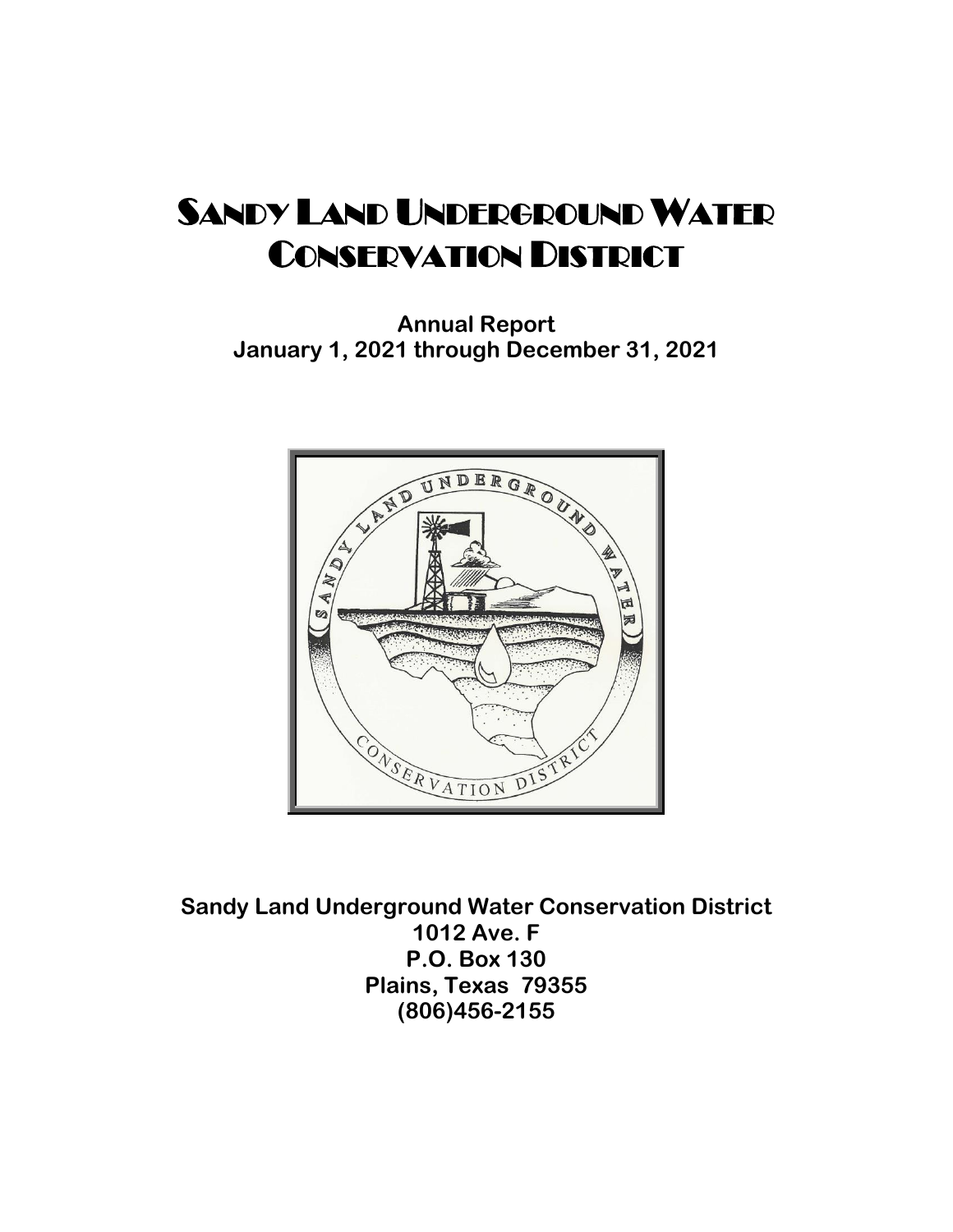## TABLE OF CONTENTS

| <b>BOARD OF DIRECTORS AND STAFF</b>                                                   | 3              |
|---------------------------------------------------------------------------------------|----------------|
| <b>DISTRICT CREATION</b>                                                              | 5              |
| <b>2021 ANNUAL REPORT OVERVIEW</b>                                                    | $\overline{7}$ |
| <b>GOALS, MANAGEMENT OBJECTIVES AND PERFORMANCE STANDARDS</b>                         | 11             |
| <b>IRRIGATION EFFICIENCY TESTS, WATER LEVEL MONITORING NETWORK, DEPLETION PROGRAM</b> | 19             |
| <b>WATER QUALITY NETWORK</b>                                                          | 26             |
| <b>WELL PERMITTING AND REGISTRATION</b>                                               | 32             |
| <b>AGRICULTURAL LOAN PROGRAM</b>                                                      | 35             |
| <b>SCHOLARSHIP AND EDUCATION PROGRAM</b>                                              | 38             |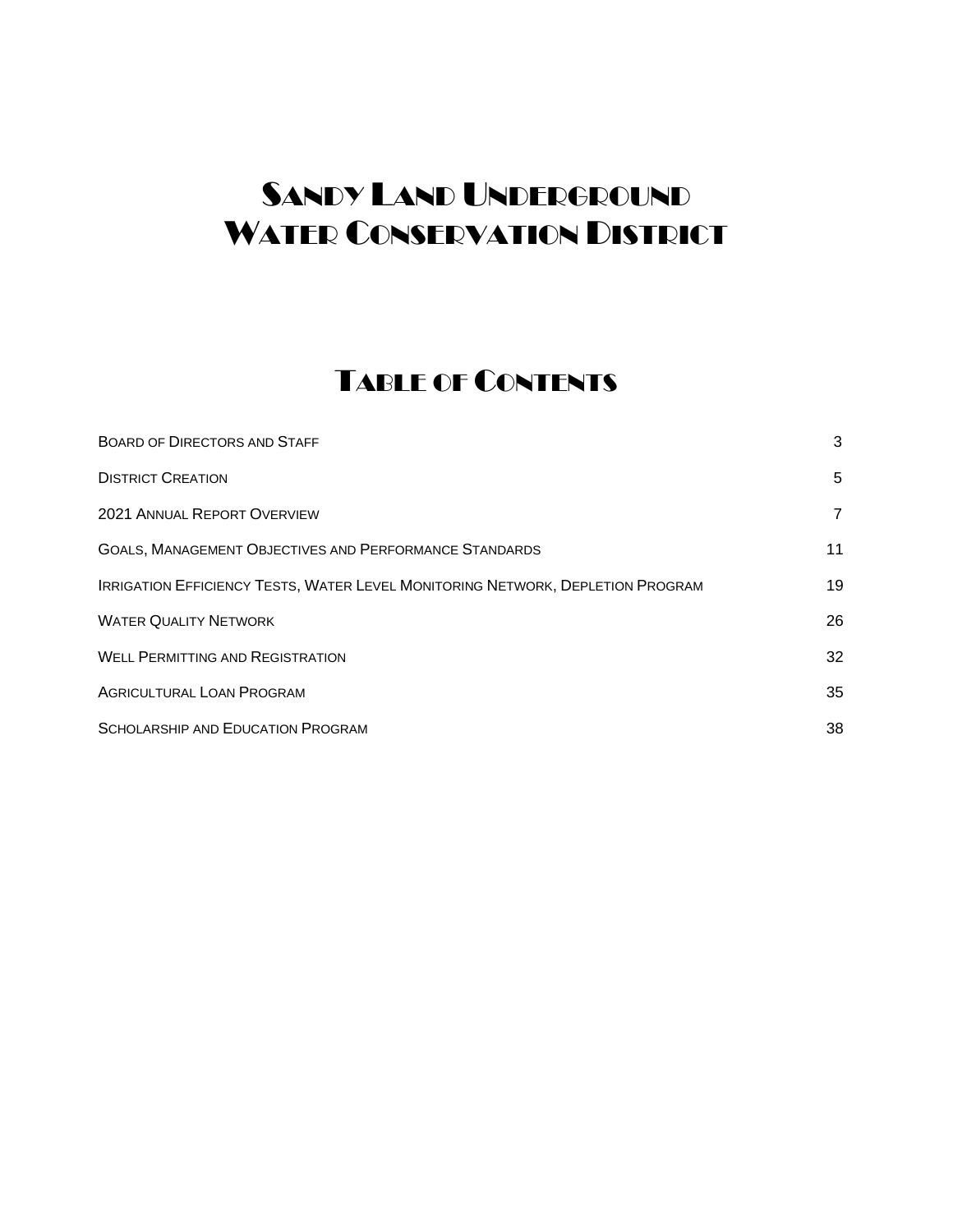BOARD OF DIRECTORS AND STAFF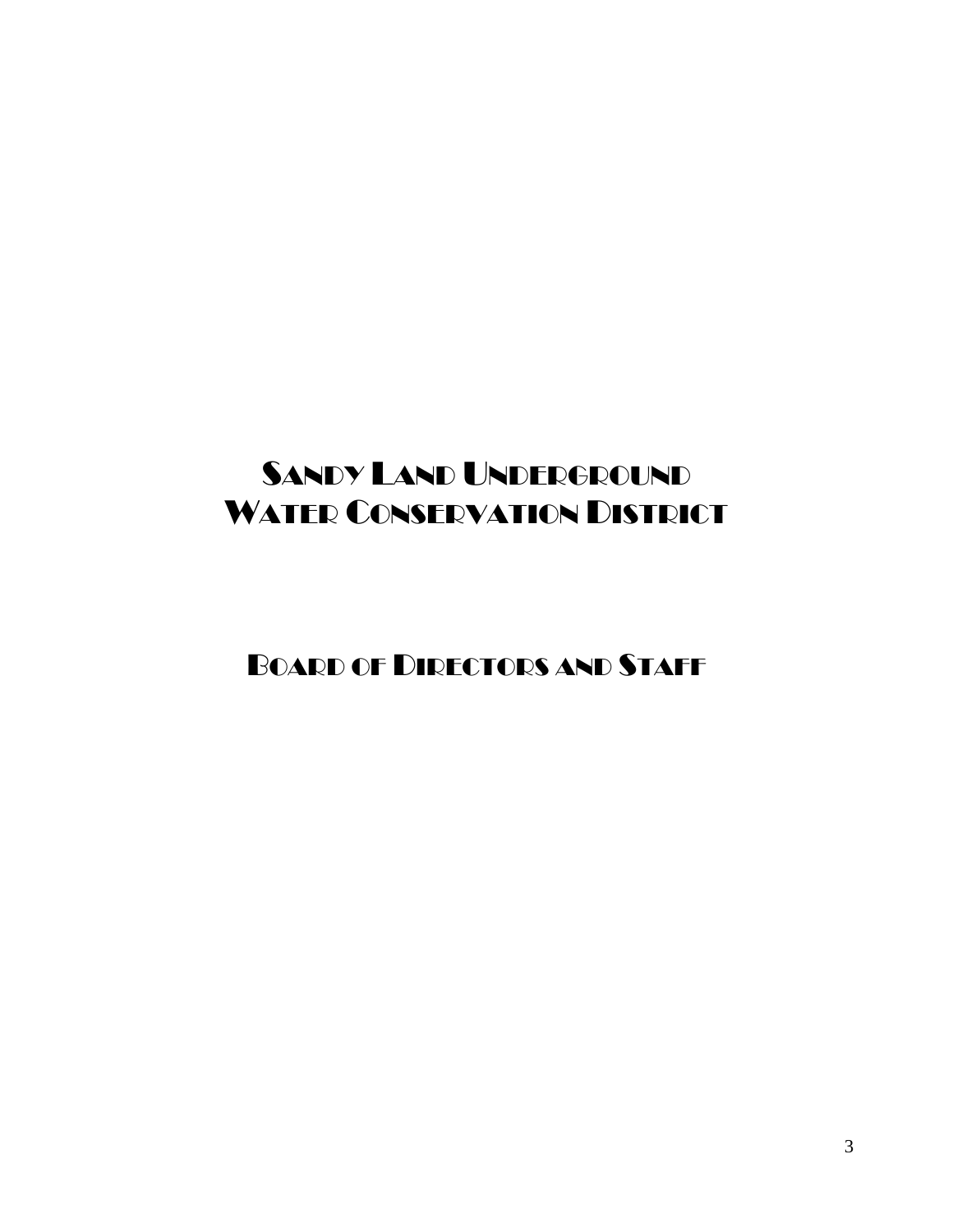## BOARD OF DIRECTORS

Ross Hilburn, President Linda Powell, Vice-President Tracy Welch, Secretary Rickey Bearden, Director Stanley Ashburn, Director

## **DISTRICT STAFF**

Amber Blount, Manager Gale McDonnell, Office Manager Michelle Cooper, Education Coordinator

## **DISTRICT OFFICE**

1012 Avenue F P.O. Box 130 Plains, Texas 79355 (806)456-2155 (806)456-5655 Fax www.sandylandwater.com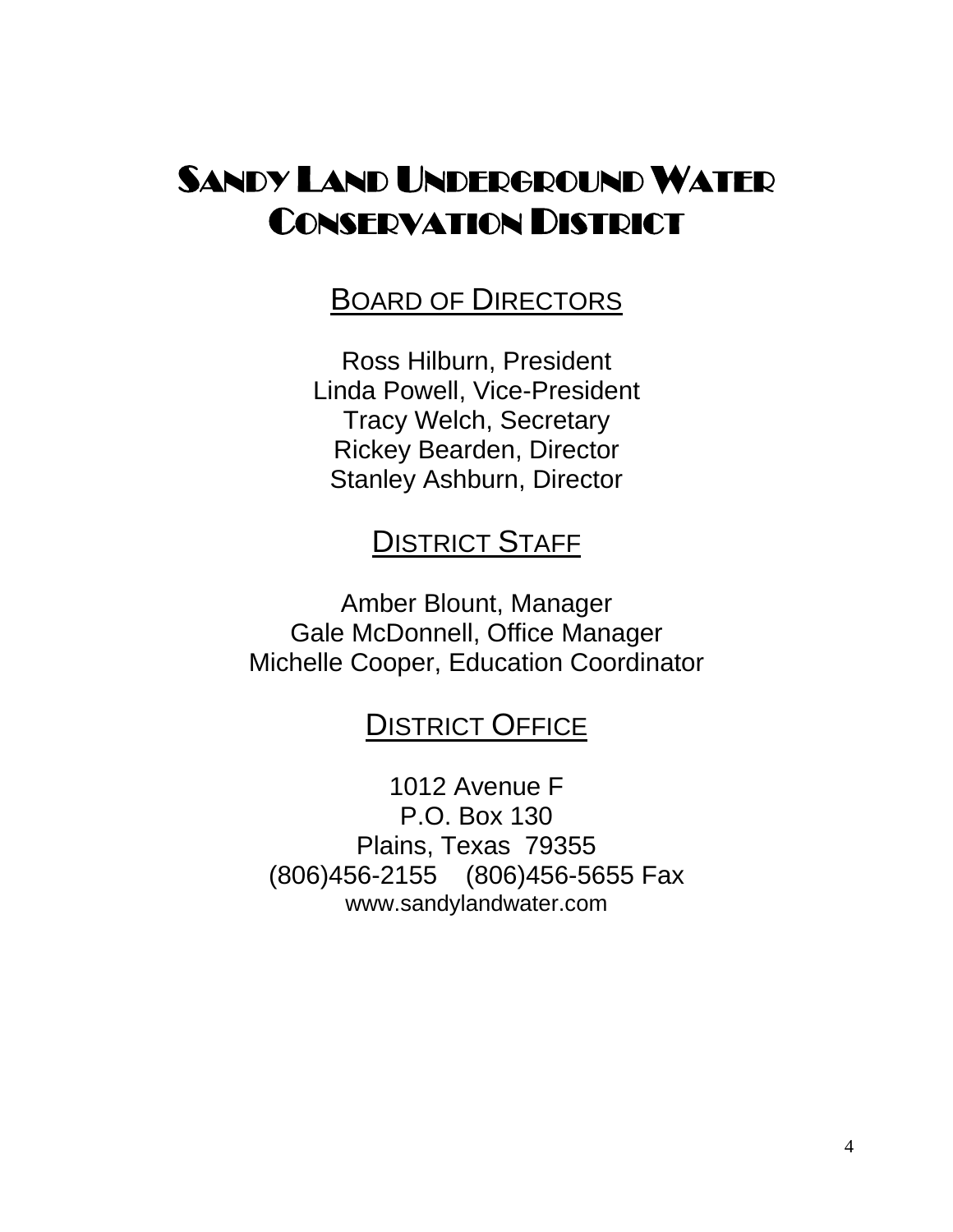DISTRICT CREATION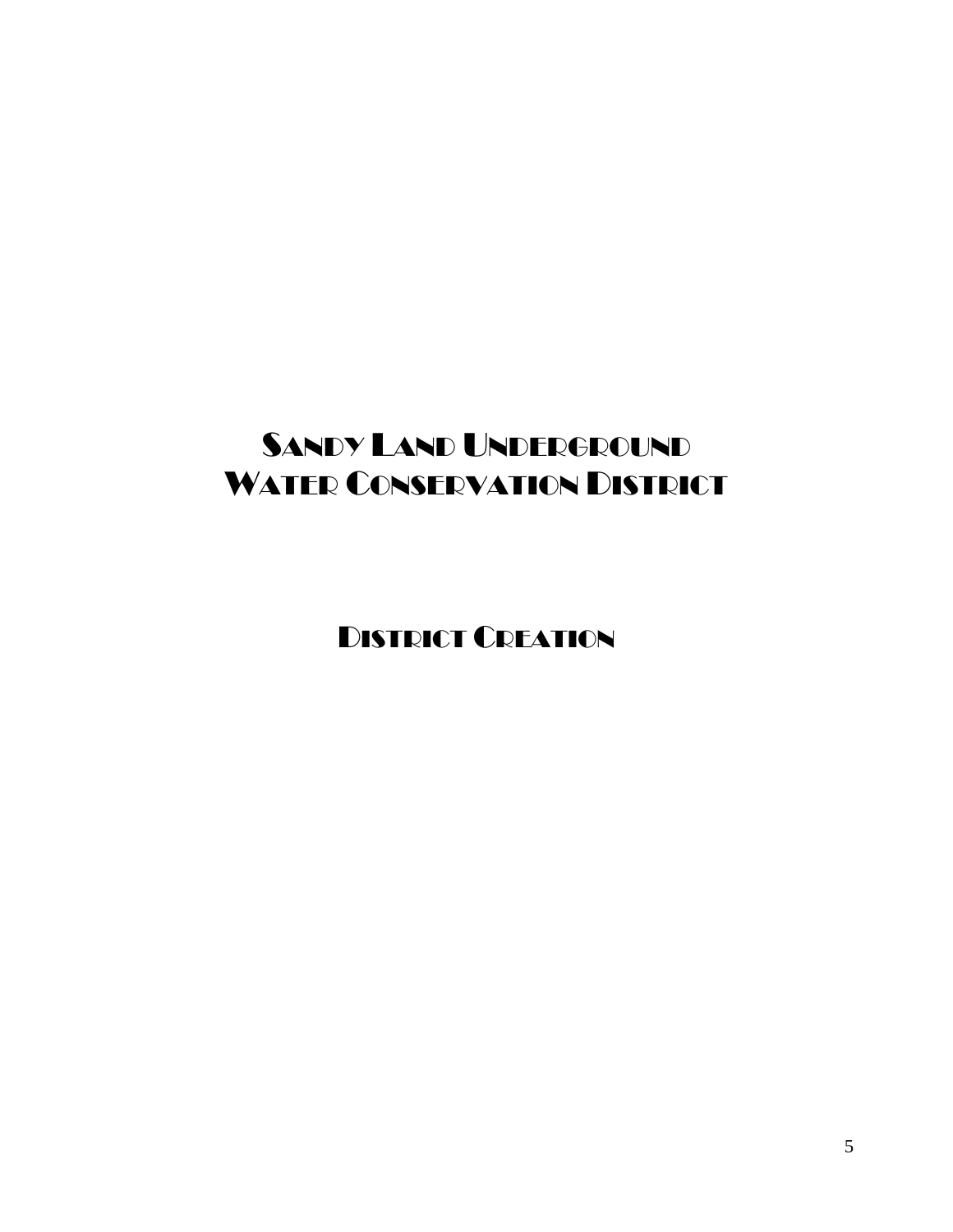## DISTRICT CREATION

Sandy Land Underground Water Conservation District was created by the 71<sup>st</sup> Legislature of the State of Texas under Article 16, Section 59 of the Constitution of Texas Statutes.

On November 7, 1989, a special election was held in Yoakum County in order to confirm the establishment of the district as provided by Senate Bill No 1777, agree to a levy of a maintenance tax at a rate not to exceed 2½ cents per \$100 valuation, and to elect the initial board members for the district. A total of 764 votes were cast with 388 voting "for" and 177 voting "against" the district establishment and levy. David Turnbough, L.J. Sanders, Jr., R. E. Bearden, Brad Palmer and Don Parrish were elected as the initial board members.

Gary L. Walker was selected as the first Manager of Sandy Land Underground Water Conservation District in January 1990.

Kathy Jones was employed by the District in February 1990 to serve as District Secretary and remained so until her resignation in October 2001.

Board members adopted the proposed Rules and Regulations for Sandy Land Underground Water Conservation District on December 12, 1990. The initial tax rate of the District was set at \$.007 per \$100 valuation at a tax hearing held on August 26, 1991.

David Turnbough was elected President of the Board in 1990. He served in that capacity for the entire time that he was a Sandy Land UWCD Director. David and his wife, Vi, moved to Lubbock in the summer of 2006 necessitating his resignation from the Board of Directors.

R. E. Bearden served on the Board of Directors continuously for 18 years. Mr. Bearden's retirement became effective September 2007.

Amber Blount was named Manager of Sandy Land Underground Water Conservation District in March 2015 after the retirement of Gary L. Walker on January 31, 2015

Dennis G. Harrison resigned from the board in December of 2017. He served continuously on the board for almost 25 years.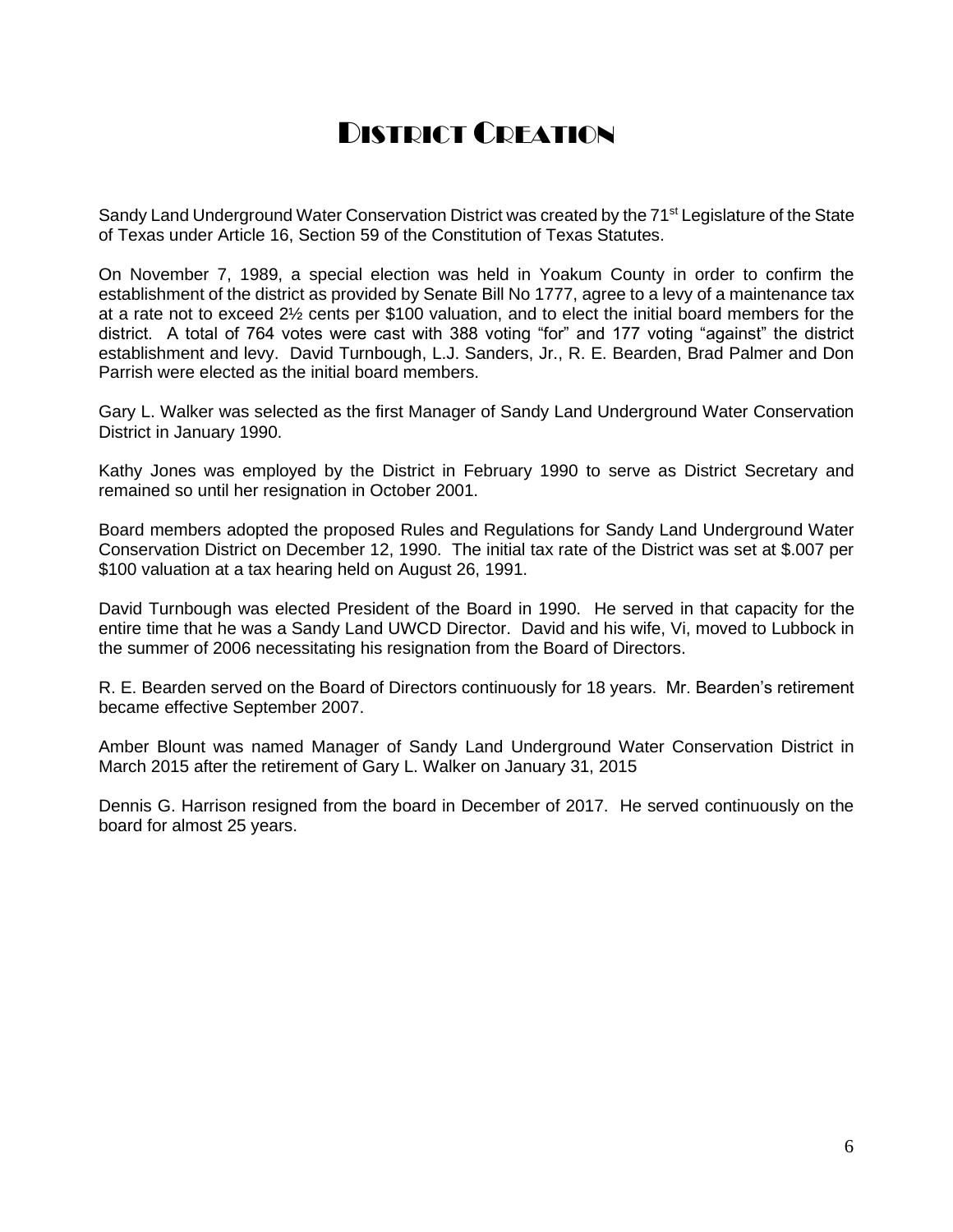2021 ANNUAL REPORT OVERVIEW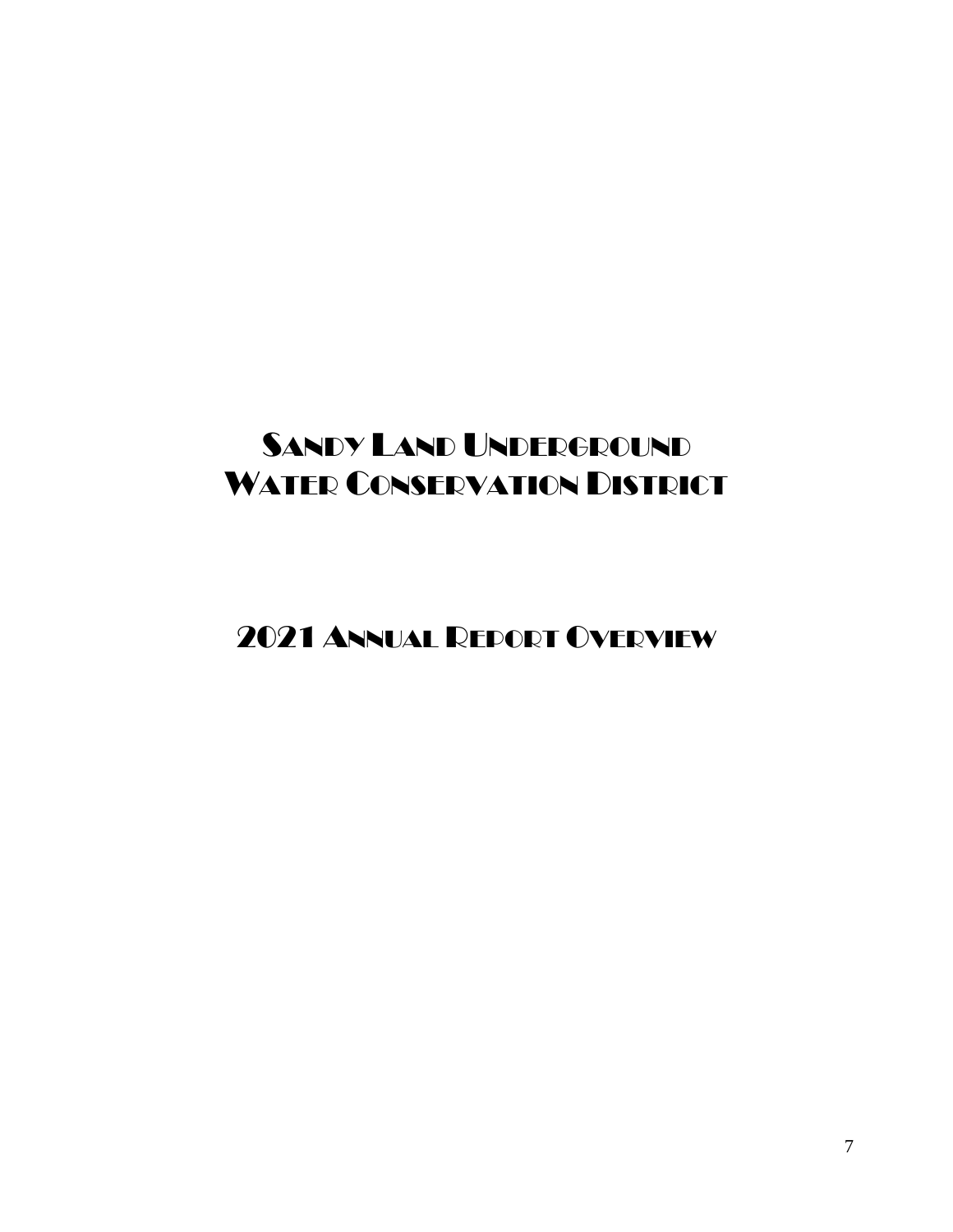### 2021 ANNUAL REPORT OVERVIEW

Sandy Land UWCD is, today, an active, functional enterprise that had its beginning in 1989 with the creation of the Water District. The common thread that runs through this program is that of water conservation. We hope this report will detail some challenges and efforts of water conservation this year.

#### **Recurring Monthly**

- Board of Directors' meetings 2<sup>nd</sup> Wednesday of each month.
- Rain gauge readings taken in 26 locations throughout the county.
- Well Depth Measurements performed annually.
- District Manager Blount continues her role and responsibilities as TAGD Vice-President through August 2021 and Legislative Executive Committee member.
- **■** Ms. Blount engages in numerous virtual online meetings and phone conferences for TAGD Executive Committee Sessions, Joint and Conference Planning, Finance Committee, Legislative Sessions and update reporting, Summit, TWCA Groundwater Committee, GCD/TAWC, GMA2 and Region O due to Covid restrictions.
- Office Manager, Gale McDonnell, continues her role and responsibilities to meet the requirements of various essential elements necessary for efficient daily office operations.
- Manager Blount efficiently manages all well permits, locates, and checks all new wells for necessary reporting to the district and board for approval.
- Ms. McDonnell performs all necessary procedures for securing new ag loans, maintaining current loans, insurance, invoicing, UCCs, and completing payments and reporting to TWDB.
- Amber Blount performs numerous Flow Tests as requested by landowners of Yoakum County throughout the year.
- Raymond Brady and Amy Bush continue contracted hydrological work for the water district including decline maps for use in IRS depletion program and timely updates to saturated thickness maps.
- Michelle Cooper, Education Coordinator, continues work with the region's water districts.

#### **January**

- Annual well depth measurements taken for Monitor Well Network.
- Sandy Land Board and staff enjoyed Christmas dinner at Las Brisas Restaurant in Lubbock.
- Office remodel/renovation began.
- Gale McDonnell mailed loan payment letters to borrowers in our Water Conservation Agricultural Loan Program.
- Depletion letters mailed to eligible county residents.

#### **February**

- Loan payments on existing loans due and 100% collected from producers on February 15.
- Board of Directors reviewed and approved the Sandy Land UWCD 2020 Annual Report.
- Office remodel continues.

#### **March**

- Board reviewed 2020 annual drawdown well depth measurement comparison.
- Ryan King of Terry and King CPAs PC performed 2020 in-house tax audit.
- Hydrologist Ray Brady presented update on 2020 Annual Draw Down.
- Legislative Session Bill Filing Ends.
- Election notices approved for cancelling election due to Unopposed Candidates.
- Office remodel continues.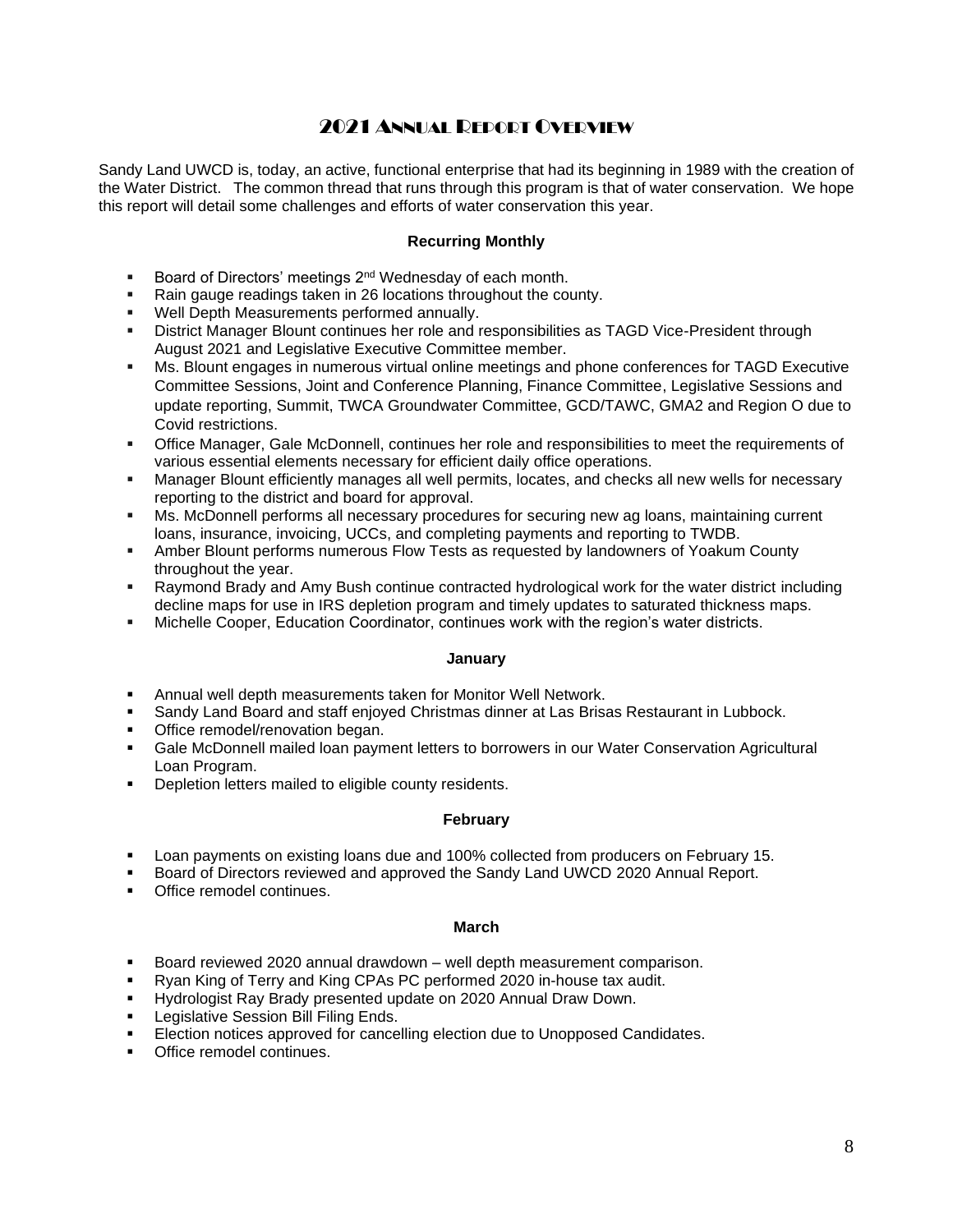#### **April**

- Sandy Land UWCD made loan payment to Texas Water Development Board for the Water Conservation Agricultural Loan Program.
- Amber Blount attended Thomas Y Pickett Tax Value Presentation at YC courthouse.
- Zoom meeting with Texas Tech endowment recipients' presenting their research statements.
- Ryan King of Terry and King CPAs presented the 2020 Financial Audit.
- Board approved SLUWCD 2020 Financial Audit.
- Office remodel continues.

#### **May**

- **Ms. McDonnell presented Certificates of Election and administered Oaths of Office to Directors Ross** Hilburn and Stanley Ashburn.
- Officer Elections were performed with officers retaining their current positions by acclamation motion.
- Board reviewed 2019 Irrigation Water Use Estimates.
- Board and staff reviewed 2021 estimated tax values.
- Manager Blount attended PISD Strategic Planning Committee meeting.
- Ms. Blount attended YC Soil Conservation breakfast.
- Staff and Directors completed Cyber Security Training in compliance with HB 3834.
- Office remodel continues.

#### **June**

- **■** Water quality testing begins for Sandy Land UWCD's Water Quality Network.
- DFC Public Hearing.
- Macy Downs begins as summer contract labor.
- **EXALLER 19 Texas 4-H Water Ambassador Dinner.**
- Rainwater Harvesting Workshop.
- Office remodel completed.

#### **July**

- Review and Discussion concerning SLUWCD 2022 budget.
- Water quality testing continues for wells in Sandy Land UWCD's Water Quality Network.
- Collier Consulting Alyson McDonald.

#### **August**

- The Board of Directors adopted and approved the SLUWCD 2022 budget.
- Texas Tier I 4-H Water Ambassadors Mallory Bunch and Gracen Gore gave a visual presentation of their 4-H20 Leadership Academy.
- Macy Downs completes summer contract labor.
- Water quality testing concluded on wells in Sandy Land UWCD's Water Quality Network.
- Jake Wood presented Amber Blount, Gale McDonnell, and Michelle Cooper retirement updates -Wood Financial Review.

#### **September**

- Public Hearing to set 2021 Tax rate at .0197/\$100.
- Manager Amber Blount elected President of TAGD at Groundwater Summit.
- Director Linda Powell presented TAGD Summit summary report.
- Board reviewed and approved the Sandy Land UWCD policy, Investment policy and Professional Services.
- Directors approved list of financial institutions.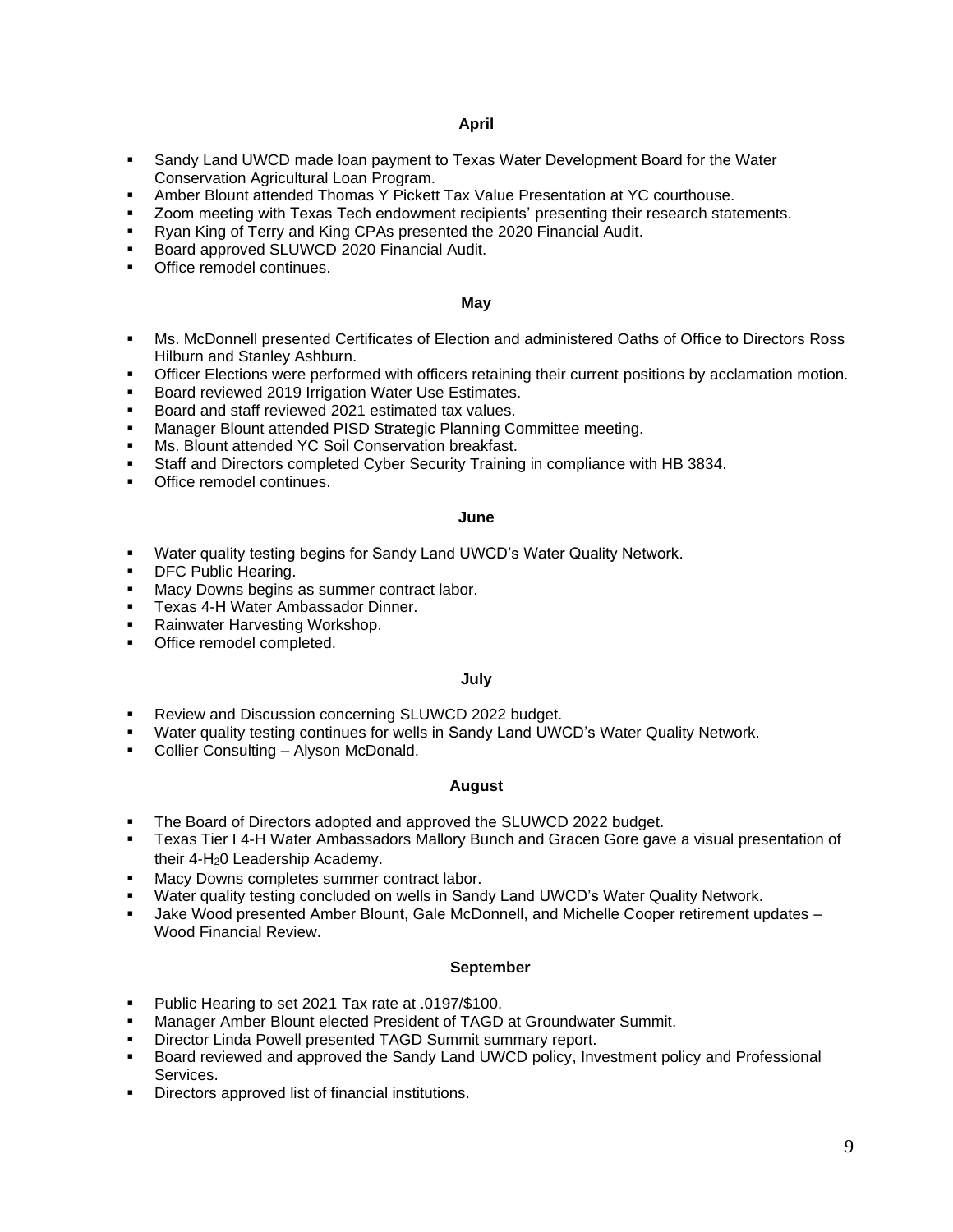#### **October**

- Board approved quarterly payments to YC Tax Assessor/Collector to cover expenses associated with tax collection.
- Plains ISD Career Fair presented by Amber Blount and Michelle Cooper.

#### **November**

**EXE** Senator Seliger virtual Town Hall Meeting.

#### **December**

- **■** Manager Blount attended Representative Ken King Town Hall Meeting PSB Event Center.
- **■** Ms. Blount participated in Grant Webinar.
- Ray Brady completed IRS program technical review and final report and 2021 saturated thickness map.
- Christmas Party set for January 14, 2022 at Double Nickel in Lubbock.
- End of year reporting begins for Sandy Land.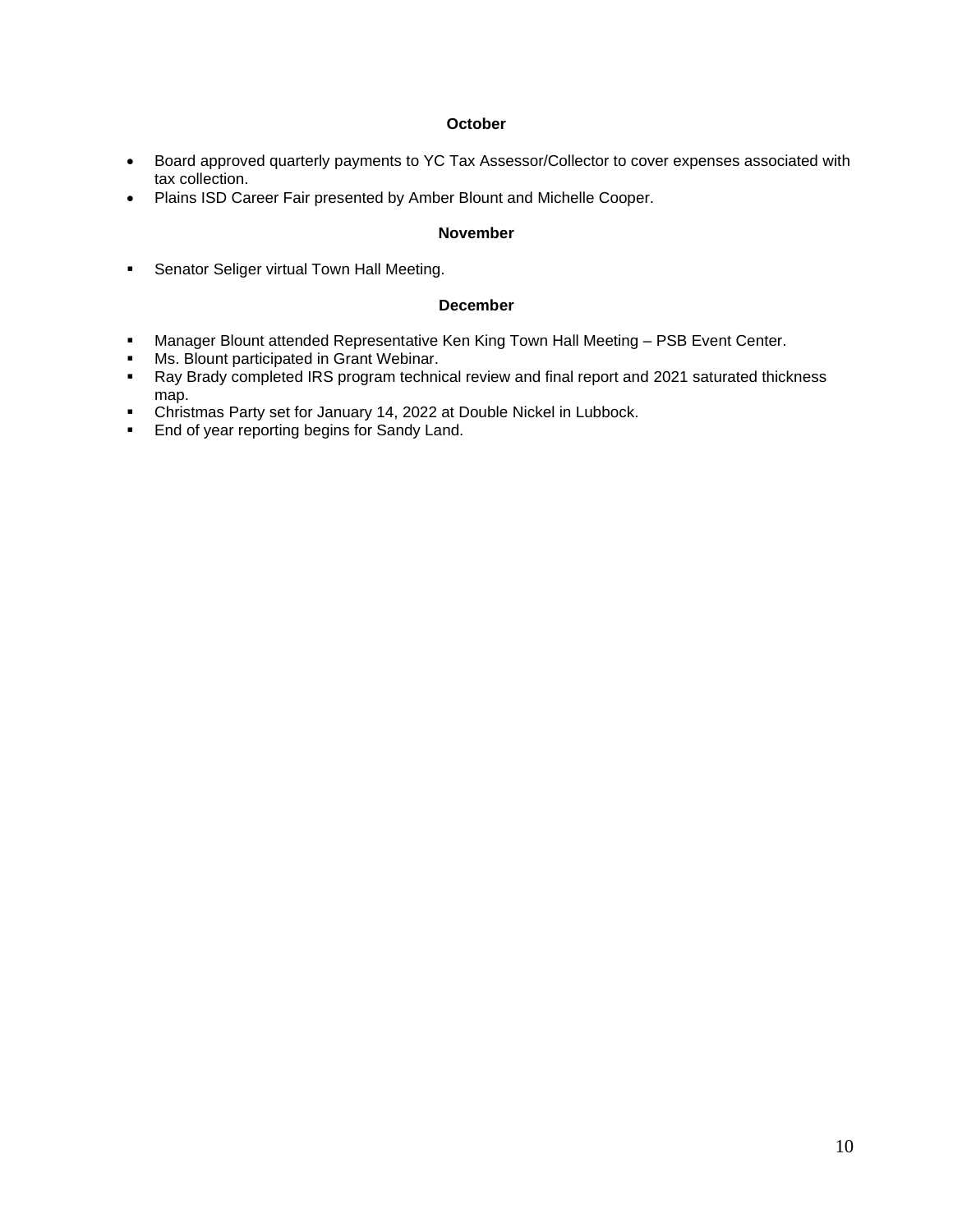## GOALS, MANAGEMENT OBJECTIVES AND PERFORMANCE STANDARDS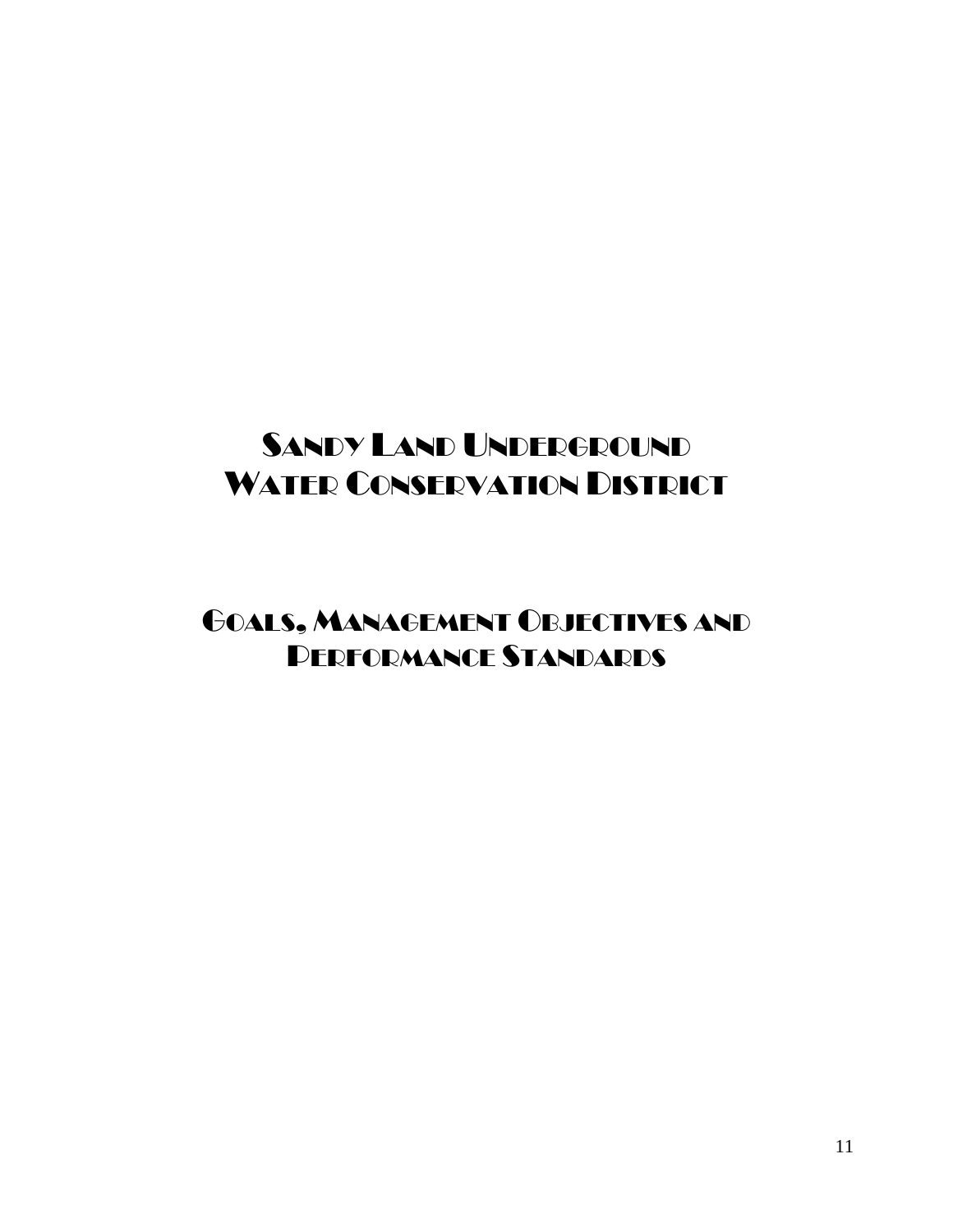## **Goal 1.0 Provide for the most efficient use of groundwater within the District.**

#### *Management Objective*

(a) Annually conduct irrigation well efficiency tests for 100 percent of requests within 10 days of the property owner request.

#### *Performance Standard*

 (a1) Percentage of irrigation well efficiency test requests conducted annually within ten (10) days of request.

#### *Current Performance Status*

In 2021, property owners requested well efficiency tests from the District for **7** wells & pivots. One hundred percent (100%) of these wells/pivots were tested within 10 days.

#### *Management Objective*

(b) There are currently 87 water wells in the District's water level monitoring network. The objective is to annually measure water levels in a majority of the district's monitor well network and replace wells as needed.

#### *Performance Standard*

(b1) Percentage of monitor wells in monitor well network in which water levels were measured.

#### *Current Performance Status*

In 2021, **72** of the wells in the monitor well network **(83%)** were measured or attempted to be measured. *(Wells that have been dry for consecutive years were either removed or replaced in 2021*)

## **Goal 2.0 Control and prevent waste of groundwater within the District**

#### *Management Objective*

(a) Each year, the District will sample the water quality in at least one selected well(s) in order to monitor water quality trends and prevent the waste of groundwater by contamination. The District will also sample for water quality analysis on 100 percent of other wells which the owner requests to be sampled each year.

#### *Performance Standard*

 (a1) Number of wells sampled for water quality analysis by the District to monitor water quality trends, each year.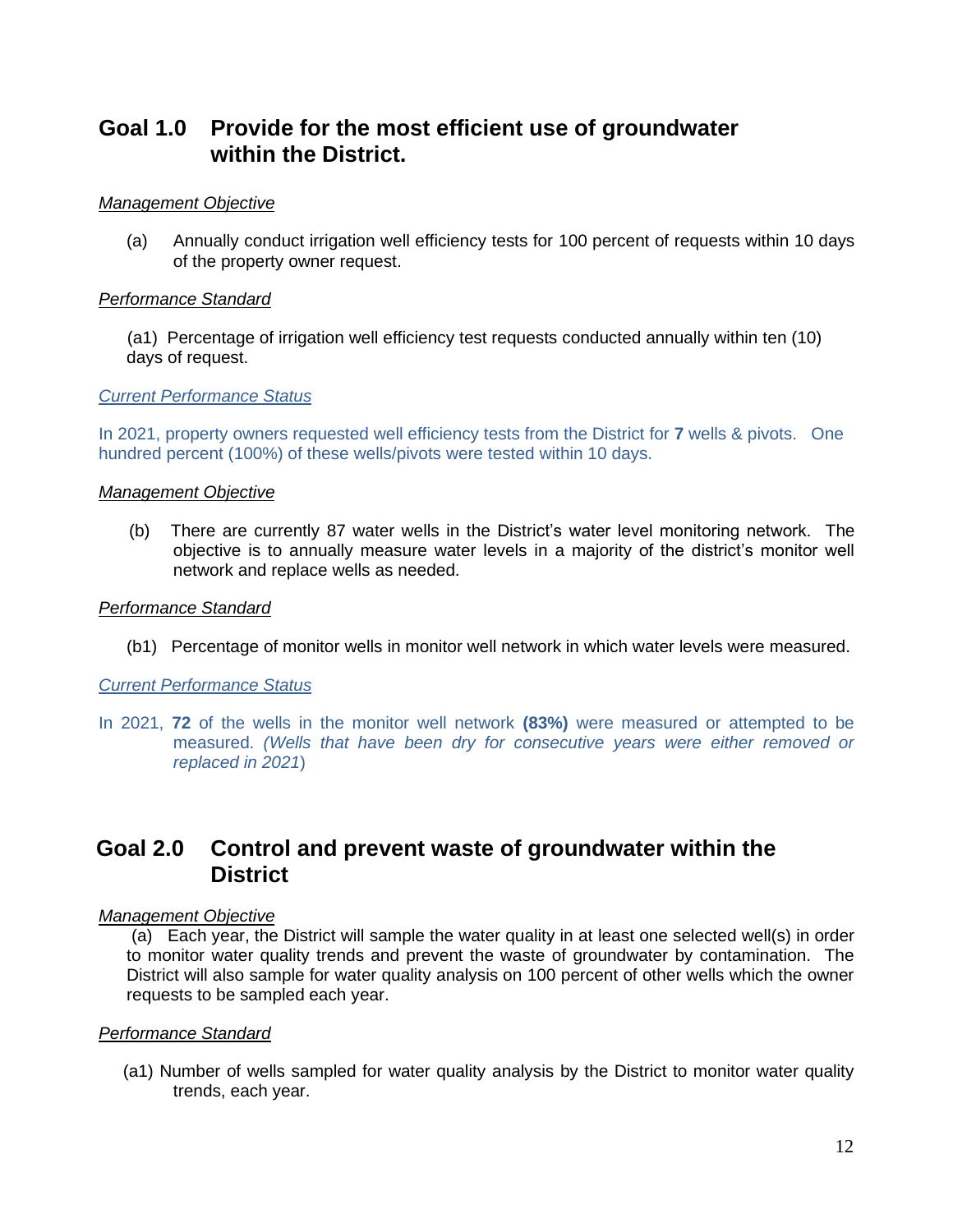#### *Current Performance Status*

Out of 97 wells in the District's water quality network, **81** wells were sampled 2021 to monitor water quality trends and prevent the waste of groundwater by contamination.

#### *Performance Standard*

(a2) Percent of wells sampled for water quality analysis by the District upon request each year.

#### *Current Performance Status*

In 2021, the District performed water quality and bacteria analysis tests on 100 percent of the 33 requested samples for the residents of Sandy Land Underground Water Conservation District and for others outside the district.

#### *Management Objective*

(b) Each year, the district will enforce district spacing and production limitation rules requiring the permitting of all new wells to prevent the waste of groundwater. The District will issue temporary permits for 100 percent of the application requests that meet the District's rigorous rules for spacing within 30 days of the receipt of the application.

#### *Performance Standard*

 (b1) Number of temporary permits issued by the District for new wells in compliance with spacing and production limits each year.

#### *Current Performance Status*

Sandy Land Underground Water Conservation District has issued **253** well permit applications for fiscal year 2021.

#### *Performance standard*

(b2) Percent of temporary permits issued to applications that meet the District's rigorous rules for spacing within 30 days of receipt of application.

#### *Current Performance Status*

Sandy Land Underground Water Conservation District has issued 100% of permits within 30 days of receipt of application this year to date.

#### *Management Objective*

 (c) The District will publish articles on the district's activities and water conservation to encourage a reduction of water use. This information may be made available by direct mail, website or local newspaper.

#### *Performance Standard*

(c1) Number of articles on water conservation presented by the District each year.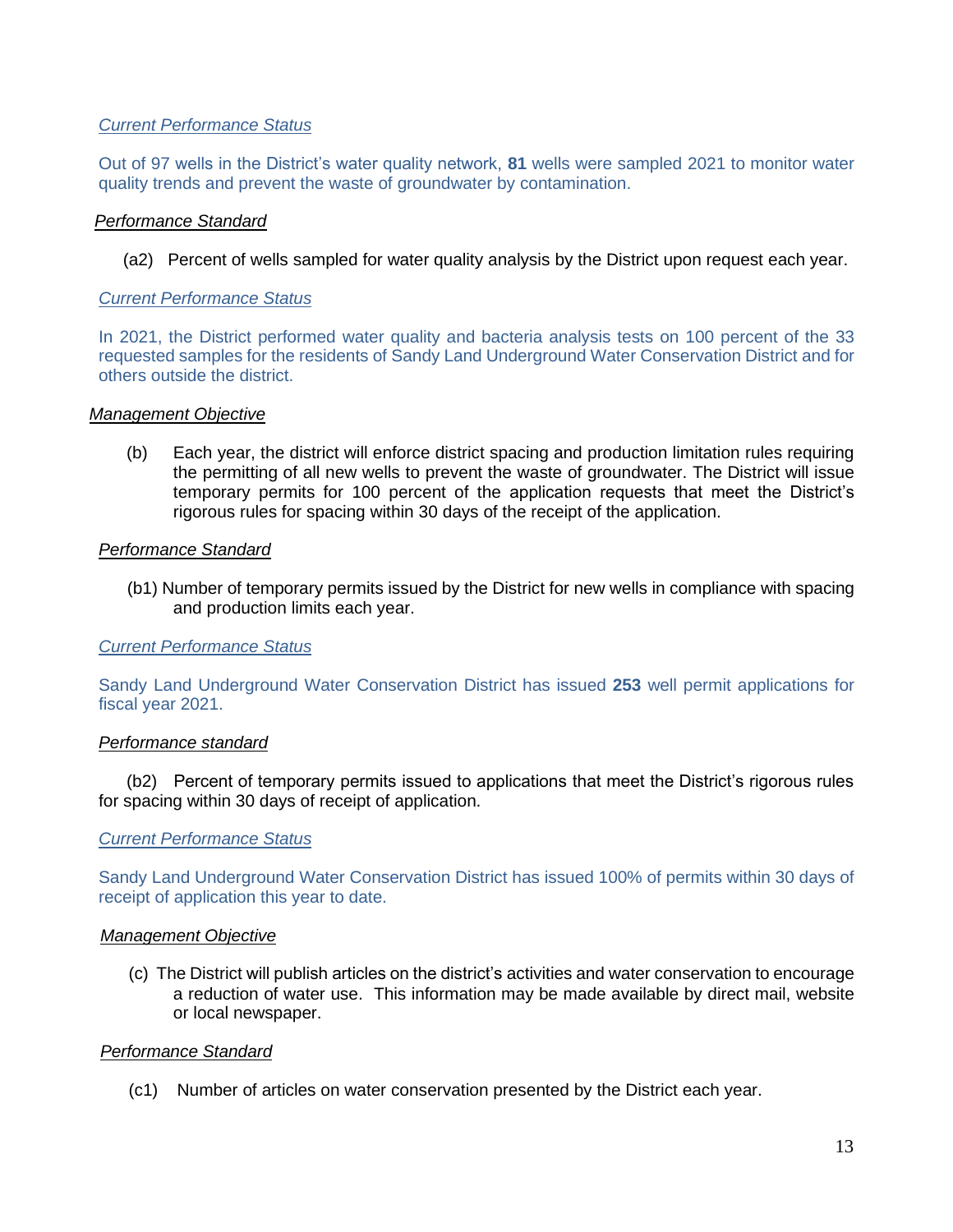#### *Current Performance Status*

 In 2021, a total of 6 articles were given to the newspapers of the county to publish, 210 articles or comments referencing conservation were posted on social media, and the website contains information for any interested parties.

### **Goal 3.0 Controlling and Preventing Subsidence**

*The goal of controlling and preventing subsidence is not applicable to the District.*

### **Goal 4.0 Addressing Conjunctive Surface Water Management Issues**

*The goal for addressing conjunctive surface water management issues is not applicable to the District due to the absence of any surface water features and hence, any surface water management issues.*

### **Goal 5.0 Addressing Natural Resource Issues**

*The goal for addressing natural resource issues that impact the use and availability of groundwater or are impacted by the use of groundwater within the District is not applicable.*

### **Goal 6.0 Addressing Drought Conditions**

As previously stated in the Drought Contingency Plan section on page 9 (of the District's Management Plan), the District is in a constant state of drought and recognizes the importance of rainfall.

#### *Management Objective*

(a) The District will maintain a Rain Gauge Network across the county.

#### *Performance Standard*

 (a1) Maintain a network of rain gauges in the District. Publish rainfall data on the Districts web site as collected.

*Current Performance Status*

District staff collected rainfall data on the districts 26 rain gauges and published on the district website.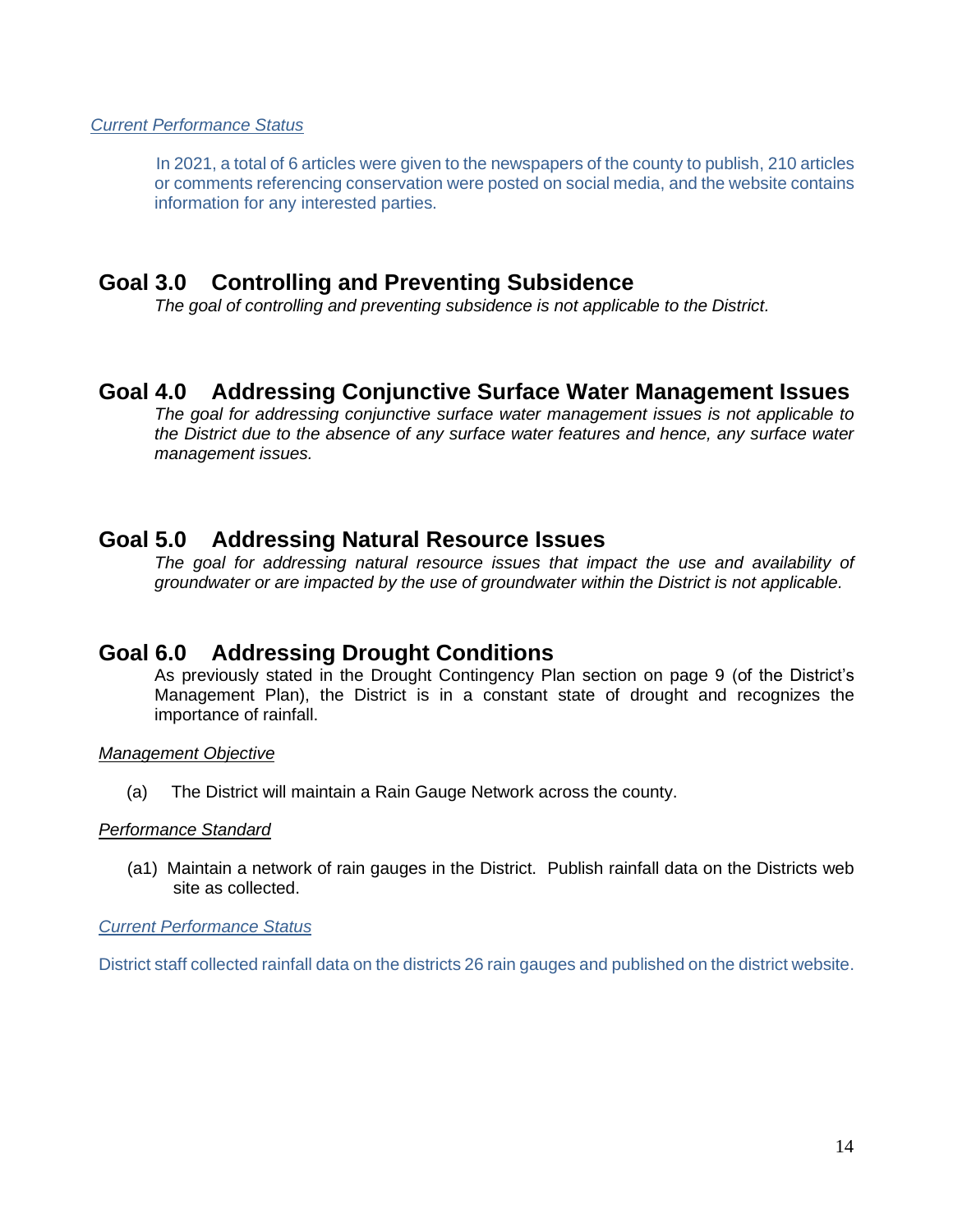## **Goal 7.0 Addressing Conservation of Groundwater within the District**

#### *Management Objective*

(a) As long as funding is available from TWDB, the District will participate in the TWDB Agricultural Conservation Loan program as a lender district and make loans available to all qualified applicants for the purchase of water conserving irrigation apparatus, up to the maximum amount of the loan commitment made to the District by TWDB.

#### *Performance Standard*

 (a1) Number of Agricultural Conservation loan applications received by the District from qualified applicants, each year.

#### *Current Performance Status*

For the fiscal year 2021, two (2) Agricultural Conservation loan applications were received from qualified applicants.

#### *Performance Standard*

(a2) Number of Agricultural Conservation loans made by the District to qualified applicant, each year.

*Current Performance Status*

For the fiscal year 2021, one (1) Agricultural Conservation loans were made to qualified applicants.

#### *Management Objective*

(b) Each year, the district will award scholarships to at least four (4) high school students graduating from a high school within the District to facilitate study of water conservation topics.

#### *Performance Standard*

 (b1) Number of scholarships awarded to students graduating high school within the District to facilitate study of water conservation topics, each year.

#### *Current Performance Status*

In May of 2021, a total of four (4) scholarships were awarded to seniors within Yoakum County.

#### *Management Objective*

(c) Each year, the District will provide Educational material to specific teachers at each school within the District.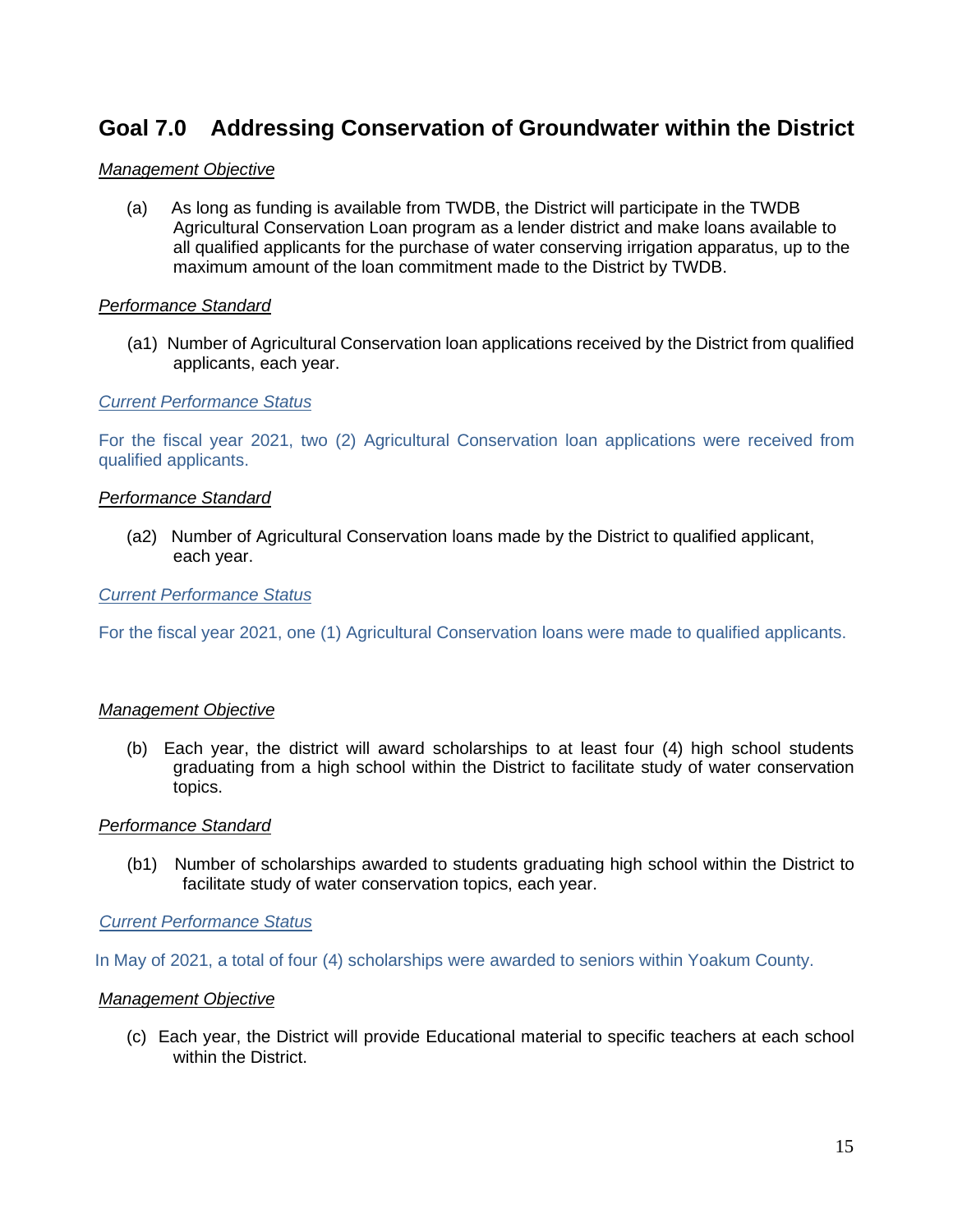#### *Performance Standard*

#### (c1) Number of teachers who were provided educational materials

#### *Current Performance Status*

 Twelve (12) teachers within the District were provided with educational material from the District's Education Coordinator, including access to online and hard copy resources from Texas Farm Bureau, Project WET, and TWDB Major Rivers curriculum.

#### *Management Objective*

(d) each year the District will promote water conservation through presentations given within the **District** 

#### *Performance Standard*

(d1) Number of presentations given during the fiscal year.

#### *Current Performance Status*

Fifteen (15) presentations were given during fiscal year 2021 to the public, schools, libraries and other civic organizations.

### **Goal 8.0 Addressing Recharge Enhancement**

*A review of past work conducted by others indicates this goal is not appropriate at present; therefore, this goal is not applicable.*

## **Goal 9.0 Addressing Rainwater Harvesting**

#### *Management Objective*

(a) The District will conduct an educational program for this conservation strategy at least once a year.

#### *Performance Standard*

(a1) Number of educational programs given on rainwater harvesting.

#### *Current Performance Status*

The District held its annual rainwater harvesting workshop on June 10, 2021. Four (4) Rainwater Harvesting presentations were included in calendar presentations to  $4<sup>th</sup>$  &  $5<sup>th</sup>$  grade students in Plains and Denver City elementary schools.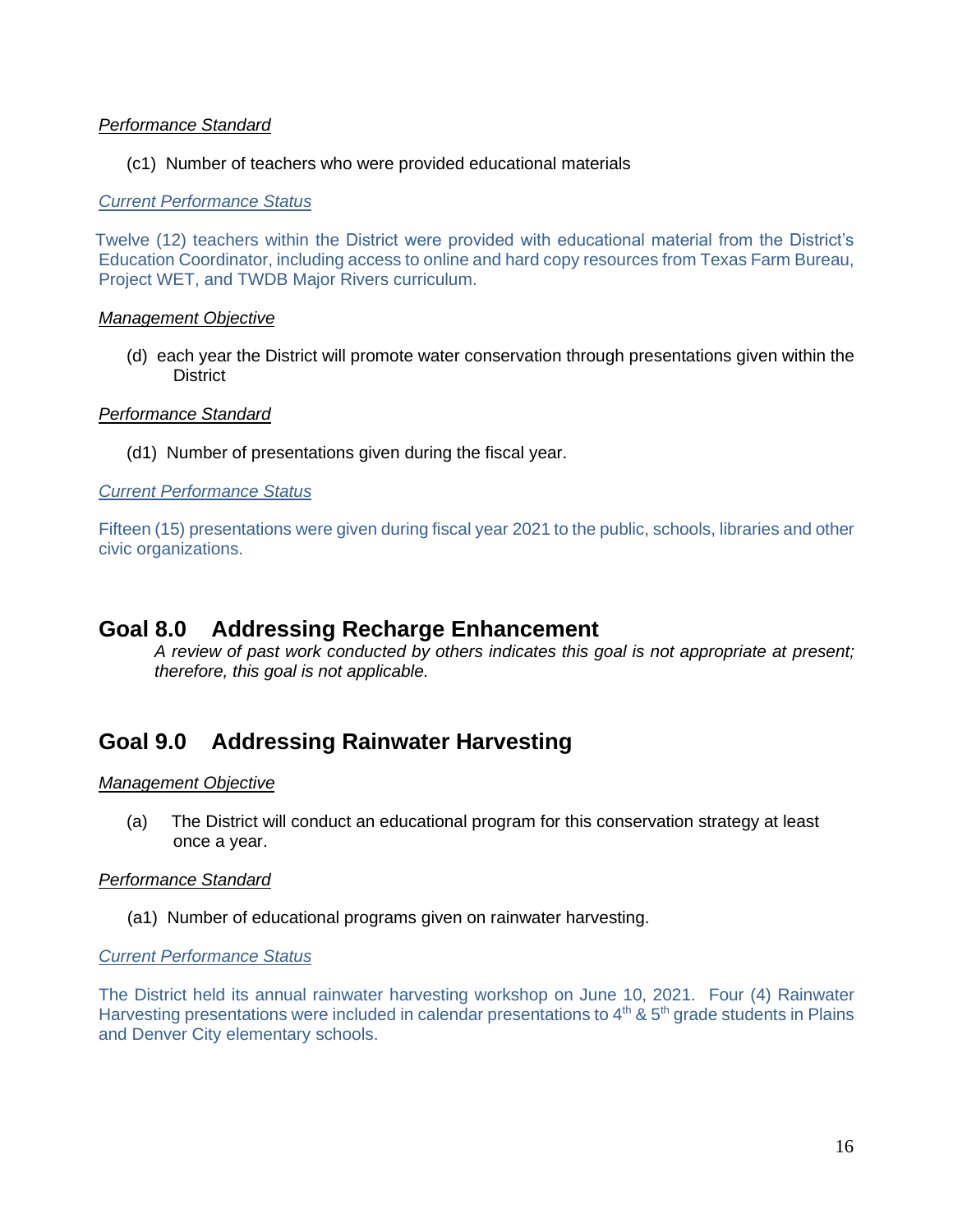## **Goal 10.0 Addressing Precipitation Enhancement**

*While the District did participate in this program previous, in 2015 the Board determined that it was not cost effective. Therefore, this goal is not applicable.*

## **Goal 11.0 Addressing Brush Control**

*Existing programs administered by the USDA-NRCS are sufficient for addressing this goal. The Board does not believe that this activity is cost-effective and applicable for the District at this time; therefore, this goal is not applicable.*

## **Goal 12.0 Addressing the Desired Future Conditions (DFC)**

For the purposes of this management plan, the District proposes to evaluate the cumulative drawdown in 5-year increments, which will gage our attainment of the DFC in shorter increments and allow us to make changes accordingly.

#### *Management Objective*

(a) The District will calculate the average annual drawdown using the results of annual water level measurements each winter.

#### *Performance Standard*

(a1) Present the average drawdown results to the Board of Directors each year.

#### *Current Performance Status*

(a1) The District staff presented the drawdown results to the Board of Directors during the annual report presentation in the February 2021 monthly board meeting.

(a2) The average drawdown results will be made available to the public each year.

#### *Current Performance Status*

(a2) The drawdown results are published in the Districts Annual Report which is available to the public. The results are also published on the district's website.

#### *Management Objective*

(b) The District will calculate the average cumulative drawdown in 5 year increments.

#### *Performance Standard*

(b1) Present the cumulative average drawdown results to the Board of Directors each year.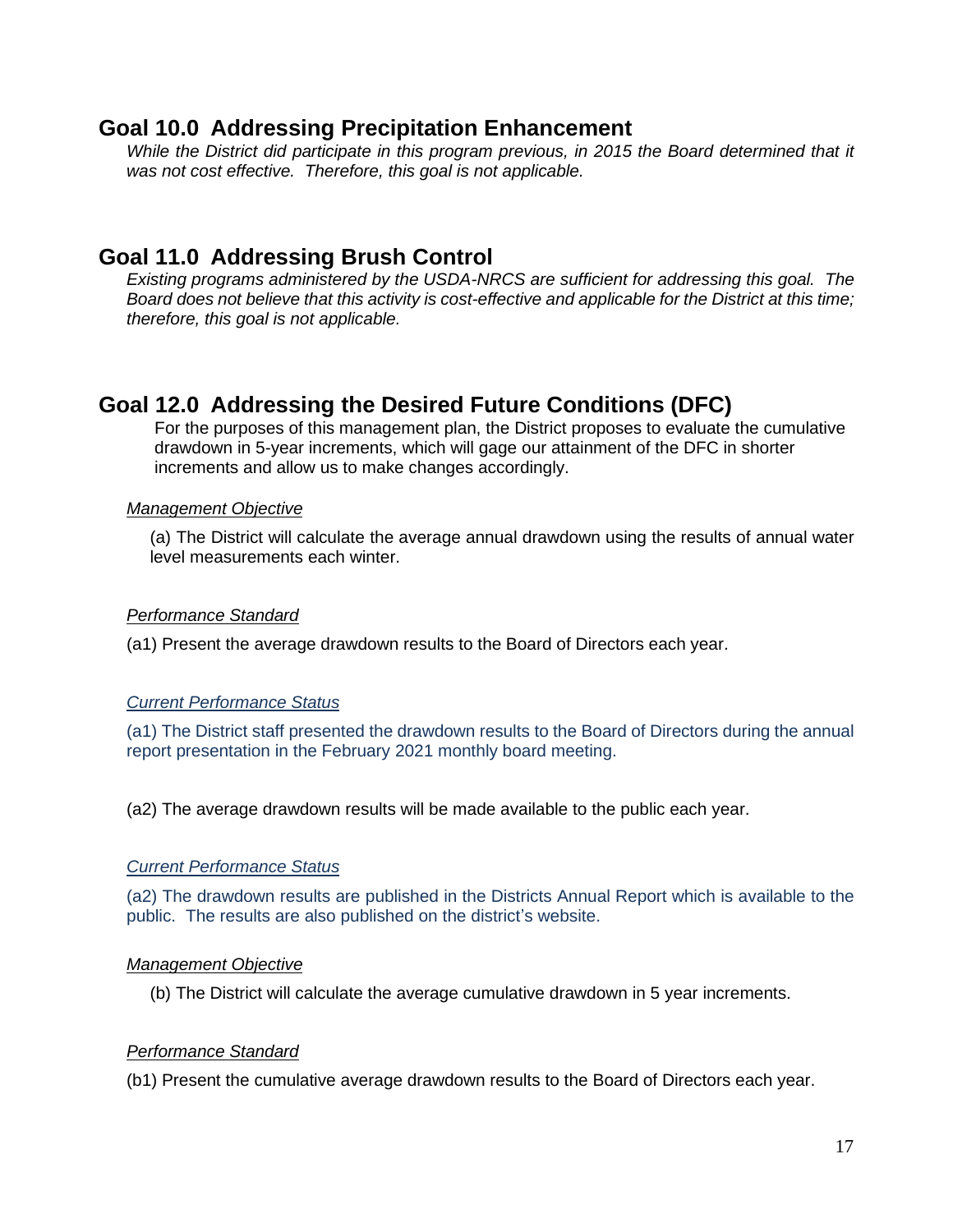### *Current Performance Status*

(b1) The cumulative average drawdown results were presented to the Board of Directors during the annual report review at the February 2021monthly board meeting.

(b2) The cumulative average drawdown results will be made available to the public each year.

#### *Current Performance Status*

(b2) The cumulative average drawdown results are available to the public through the district's website.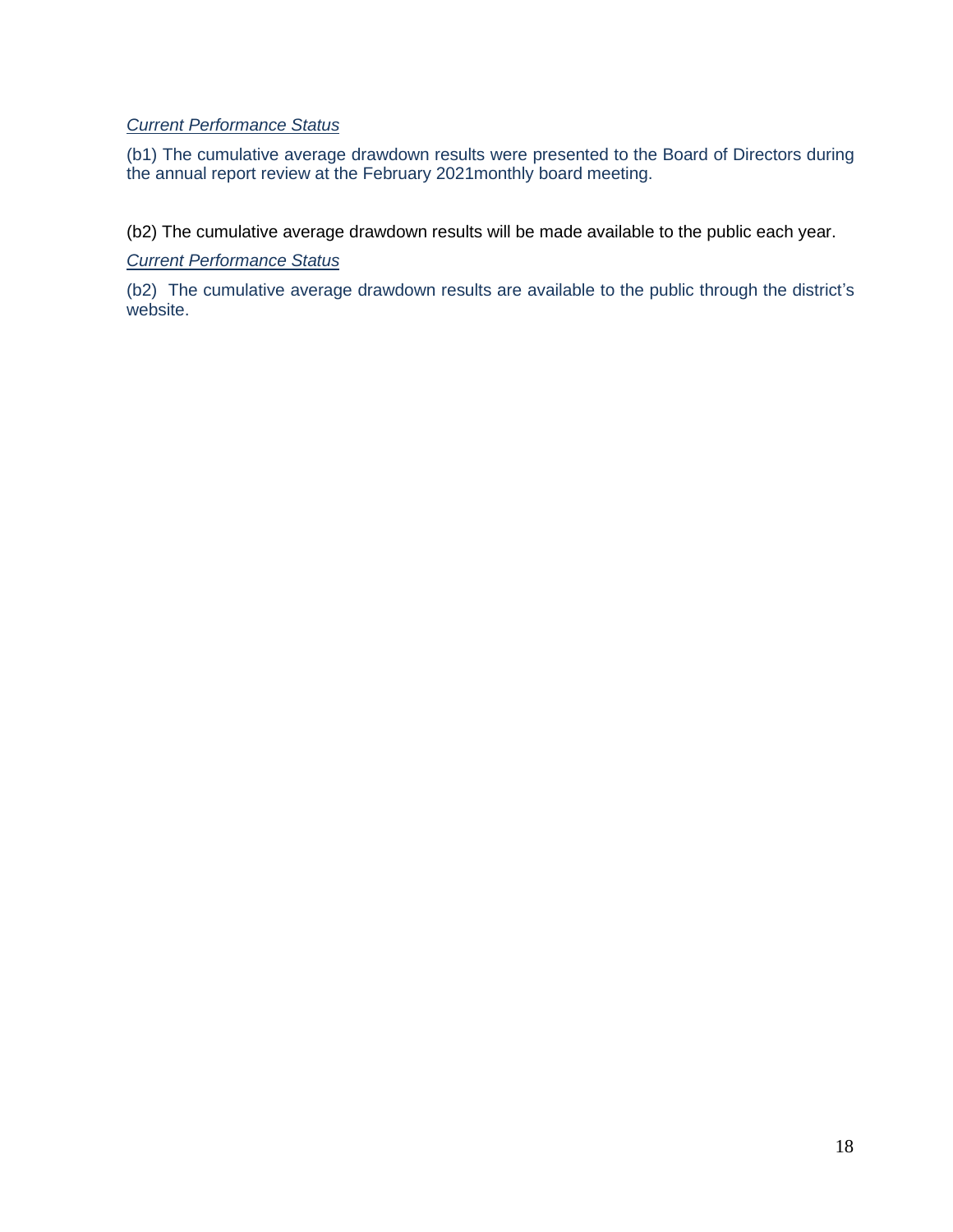## IRRIGATION EFFICIENCY TESTS WATER LEVEL MONITORING NETWORK DEPLETION PROGRAM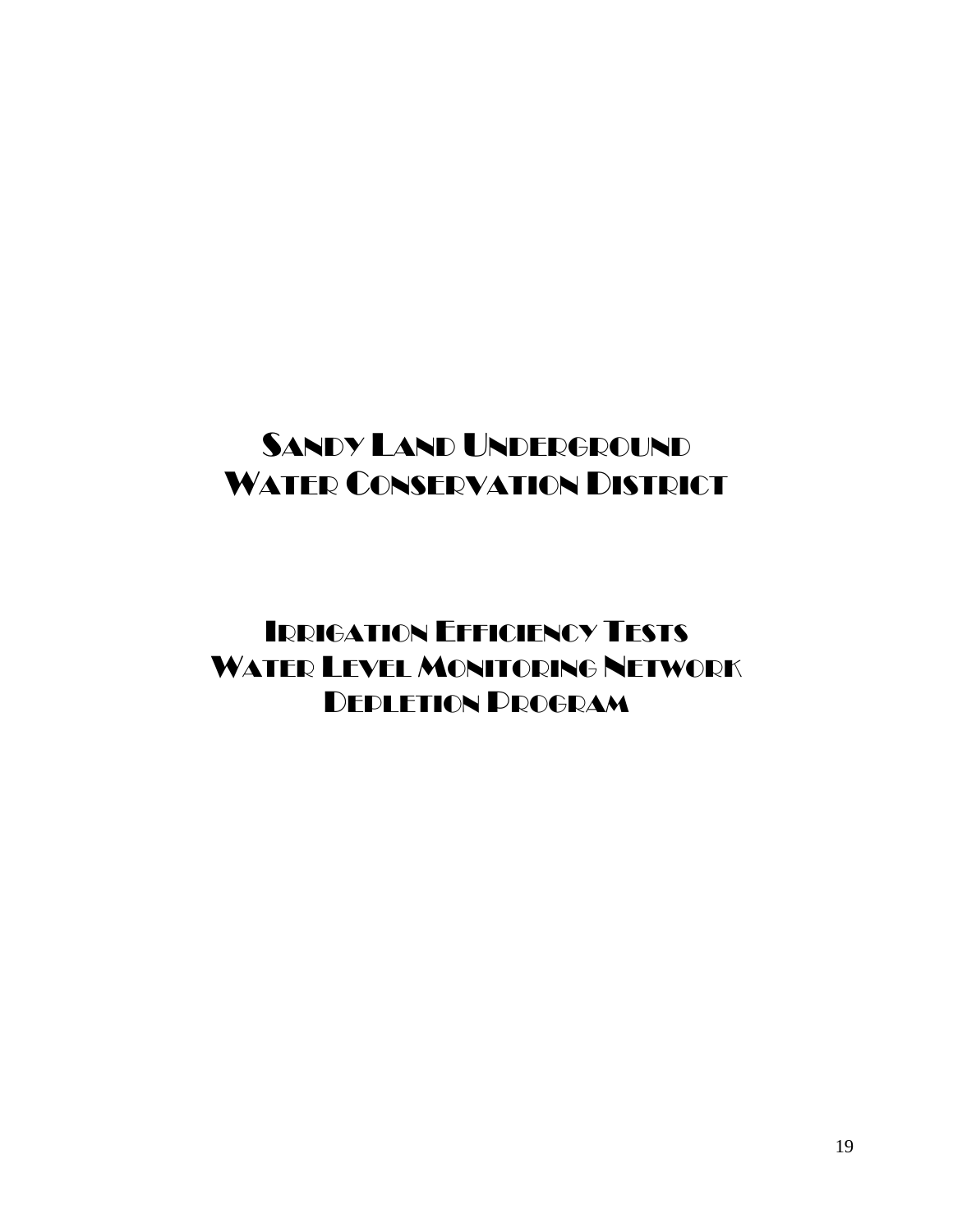### IRRIGATION EFFICIENCY TESTS, WATER LEVEL MONITORING NETWORK & THE DEDI ETION PROGRAM

#### **Reference Goal 1.0 (a) (b) (c)**

One of the goals of Sandy Land UWCD is to provide the most efficient use of groundwater within the District. One of the ways this is accomplished is by conducting efficiency tests on irrigation wells at the owner's request. District personnel endeavor to perform these tests in a timely manner so that the owner may have the needed information as soon as possible to make important irrigation decisions.

Sandy Land UWCD took the first water level measurements in 1991 and has been doing so on a yearly basis ever since. Approximately 90 wells are in the Water Level Monitoring Network and these are measured each year in January and/or February to provide information about the Ogallala Aquifer in Yoakum County. Measurements in the network are generally taken in the winter months because water levels are more stable at that time than during the summer months when pumping is heavier. Irrigation wells are normally used in the monitoring program as they afford ease of entry for measurements. The measurements from these wells are compared with previous year's measurements to determine any changes in water levels.

District personnel use this well depth data to construct hydrographs and depletion maps which are given to an Internal Revenue Service agent for review. After approval, these are used to determine the amount of decline allowable on federal income tax returns.

All landowners in Yoakum County who utilize groundwater may claim a cost-in-water income tax depletion allowance on their federal income tax return. Landowners must have an established value in their water and a decline of the water table for the year before the claim may be made.

Based on the interest from landowners over the last few years it appears the benefits have been exceptionally good. Request forms may be picked up at the district office in Plains. Requests to participate in the Depletion Program must include:

name; address; complete legal description of the tract of land on which a claim is to be filed; date of acquisition; and the number of acres in the tract.

Sandy Land UWCD currently has approximately 93 participants and approximately 92,000 acres of land enrolled in the Depletion Program.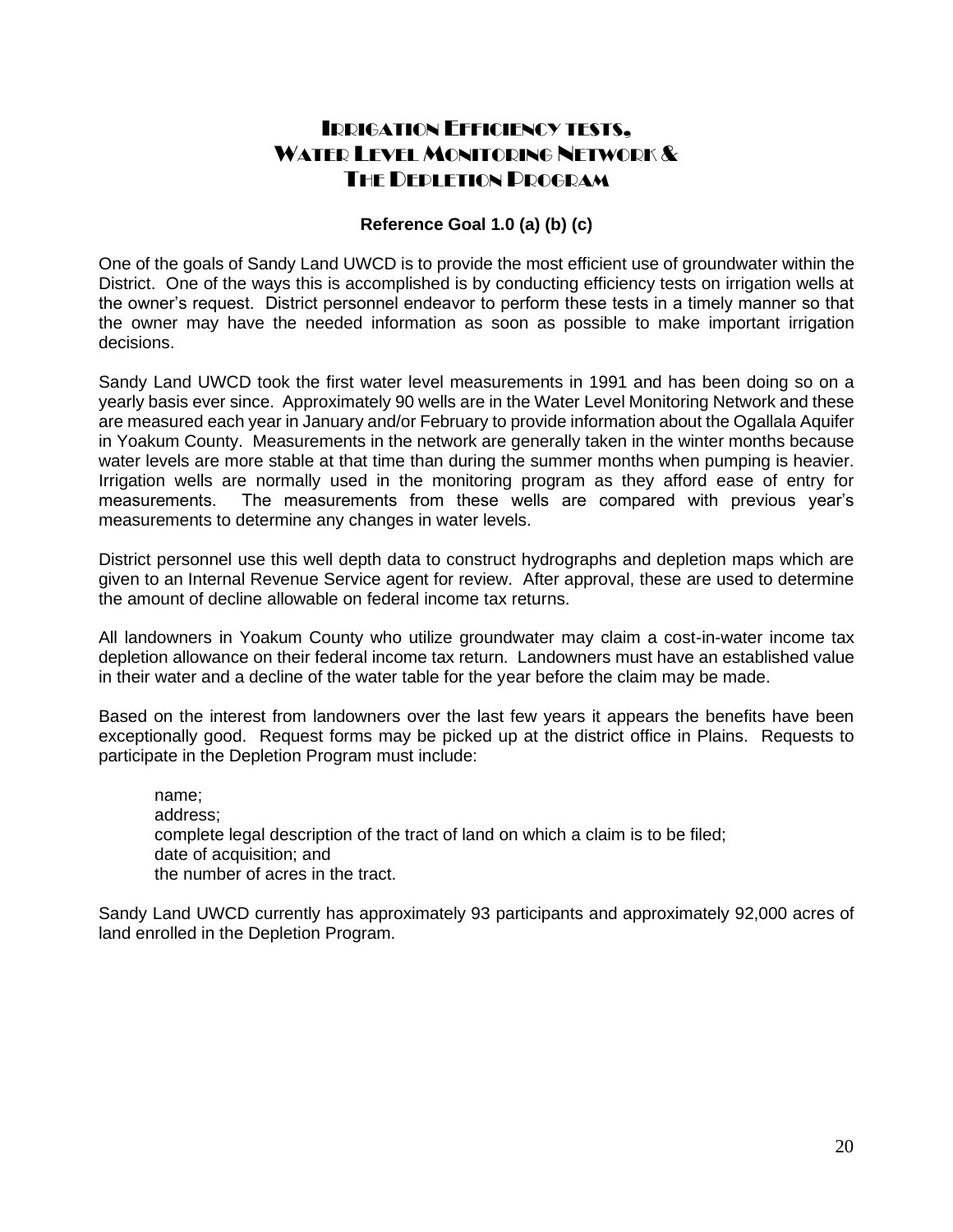**Below is an allocation of time spent on Irrigation Efficiency Tests, Water Level Monitoring Network and Depletion Program.**

| <b>Activity</b>                                                    | <b>Total Hours</b> |
|--------------------------------------------------------------------|--------------------|
| Perform Irrigation Efficiency Tests at<br><b>Producers Request</b> |                    |
| <b>Measure Water Levels</b>                                        | 90                 |
| Draw Decline Map & Assign Declines                                 | 30                 |
| Update Hydrograph Spreadsheet & Charts,<br>Prepare Hydrograph Book | 24                 |
| Update, Prepare and<br><b>Mail Depletion Letters</b>               | 24                 |
|                                                                    |                    |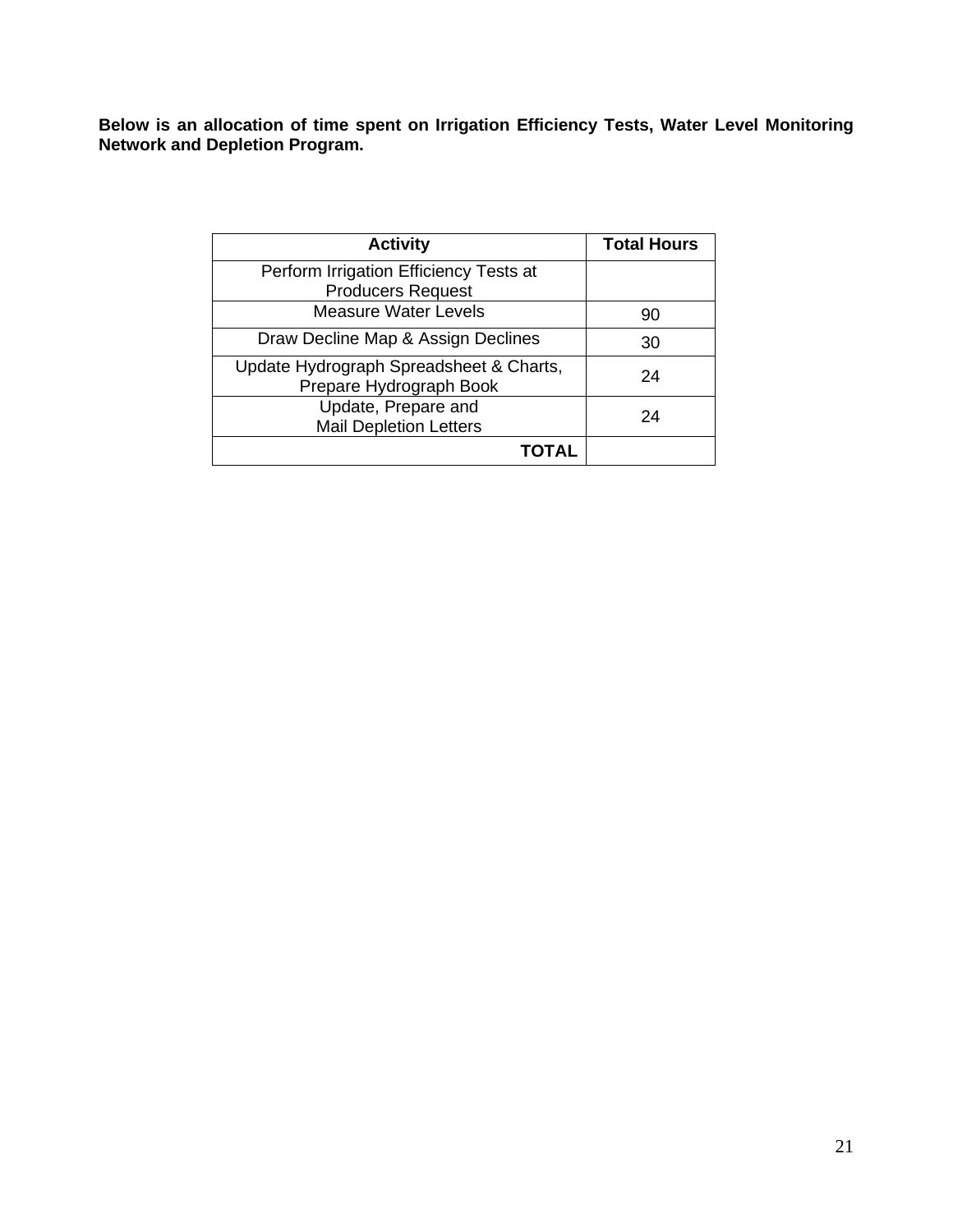## **Well Depth Measurement Sheet for 2021 Measurements**

 $\blacksquare$ 

| <b>Well Depth Measurement Sheet</b> |                                             |                    |                    |  |  |
|-------------------------------------|---------------------------------------------|--------------------|--------------------|--|--|
|                                     | <b>Comparing 2020 and 2021 Measurements</b> |                    |                    |  |  |
| Well                                | <b>Section</b><br>2020<br>2021              |                    |                    |  |  |
| <b>Number</b>                       | <b>Number</b>                               | <b>Measurement</b> | <b>Measurement</b> |  |  |
| 24-33-801                           | 41                                          | 135.20             | 136.30             |  |  |
| 24-41-201                           | 100                                         | 123.10             | 135.50             |  |  |
| 24-41-502                           | 183                                         | 169.10             | 175.00             |  |  |
| 24-41-602                           | 187                                         | 114.50             | 115.30             |  |  |
| 24-41-802                           | 306                                         | 76.80              | 83.20              |  |  |
| 24-41-804                           | 305                                         | 84.30              | 91.70              |  |  |
| 24-42-401                           | 128                                         | 128.30             |                    |  |  |
| 24-42-801                           | 252                                         |                    | 163.90             |  |  |
| 24-43-403                           | 196                                         | 88.10              | 87.40              |  |  |
| 24-43-501                           | 146                                         | 114.30             | 114.70             |  |  |
| 24-43-801                           | 260                                         | 36.40              | 37.70              |  |  |
| 24-44-101                           | 10, Block K                                 | 145.30             | 142.80             |  |  |
| 24-49-101                           | 344                                         | 52.90              | 53.30              |  |  |
| 24-49-201                           | 365                                         | 56.00              | 56.30              |  |  |
| 24-49-203                           | 397                                         | 99.00              | 108.90             |  |  |
| 24-49-303                           | 368                                         | 34.30              | 34.00              |  |  |
| 24-49-401                           | 418                                         | 152.00             | 158.10             |  |  |
| 24-49-702                           | 518                                         | 169.00             | 161.50             |  |  |
| 24-49-802                           | 540                                         | 156.90             |                    |  |  |
| 24-49-903                           | 514                                         | 147.70             | 147.90             |  |  |
| 24-50-203                           | 371                                         | 103.60             | 103.10             |  |  |
| 24-50-204                           | 312                                         | 152.90             | 153.70             |  |  |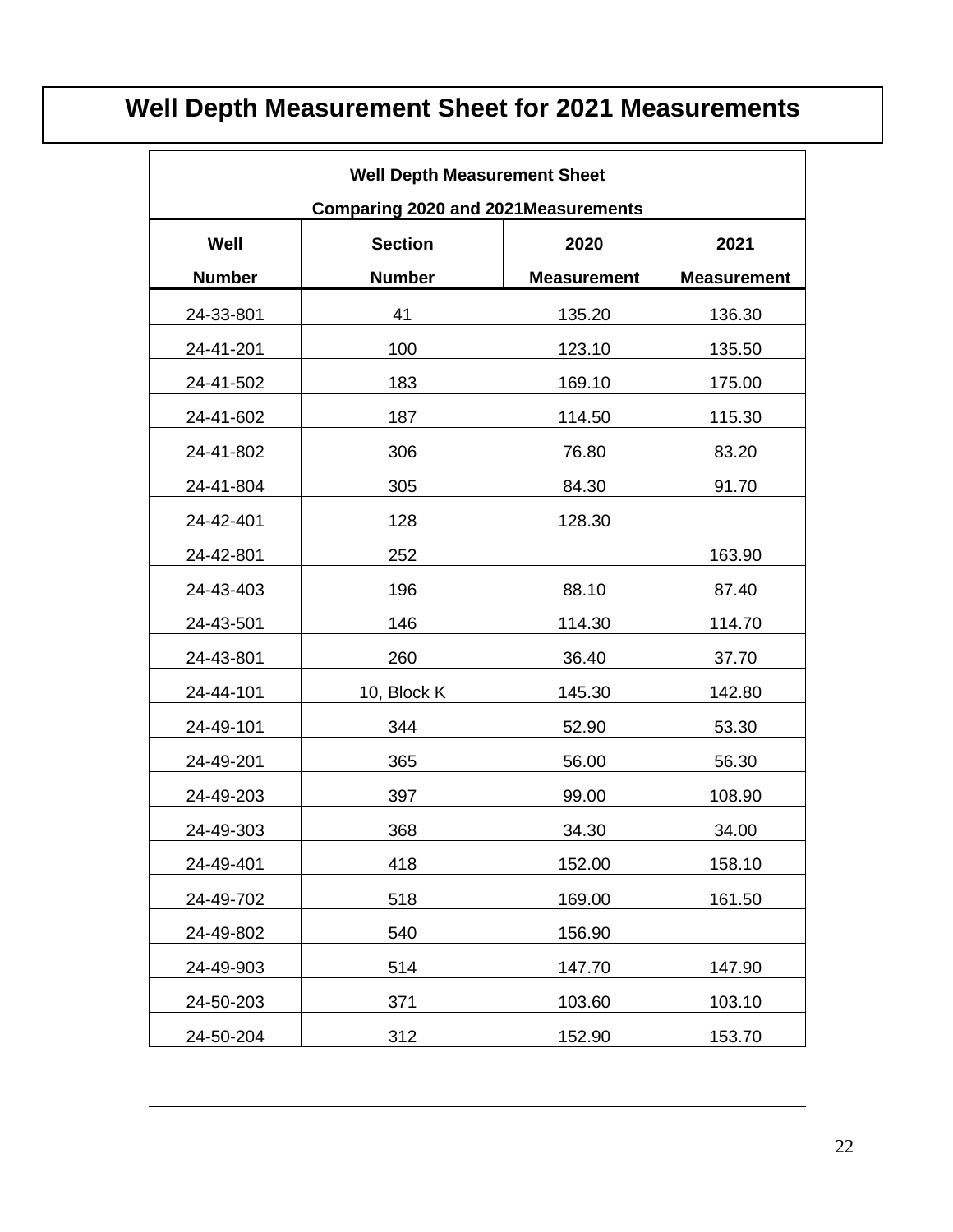| <b>Well Number</b> | <b>Section Number</b> | 2020   | 2021   |
|--------------------|-----------------------|--------|--------|
| 24-50-402          | 425                   | 107.80 | 110.10 |
| 24-50-501          | 440                   | 48.40  | 75.20  |
| 24-50-801          | 510                   | 88.40  | 89.00  |
| 24-51-101          | 317                   | 124.20 | 117.20 |
| 24-51-201          | 380                   | 79.30  | 80.60  |
| 24-51-602          | 489                   |        | 127.20 |
| 24-51-701          | 504                   | 118.10 | 191.10 |
| 24-52-701          | 40, Block K           |        | 107.60 |
| 24-57-101          | 581                   | 150.50 |        |
| 24-57-301          | 576                   | 120.30 | 122.10 |
| 24-57-305          | 640                   | 91.60  | 92.00  |
| 24-57-501          | 642                   | 85.20  | 90.20  |
| 24-57-502          | 707                   | 58.20  | 58.90  |
| 24-57-601          | 734                   | 82.80  | 88.10  |
| 24-57-702          | 772                   | 108.60 | 102.90 |
| 24-57-802          | 770                   | 87.50  | 89.50  |
| 24-57-901          | 797                   | 74.10  | 74.50  |
| 24-58-101          | 607                   | 109.70 | 112.00 |
| 24-58-201          | 610                   | 86.30  | 107.10 |
| 24-58-401          | 637                   | 87.30  | 87.50  |
| 24-58-601          | 696                   | 104.00 | 104.10 |
| 24-58-801          | 764                   | 71.80  |        |
| 24-58-901          | 761                   | 76.10  | 74.70  |
| 24-59-101          | 566                   | 98.30  | 98.40  |
| 24-59-201          | 564                   | 62.60  | 66.80  |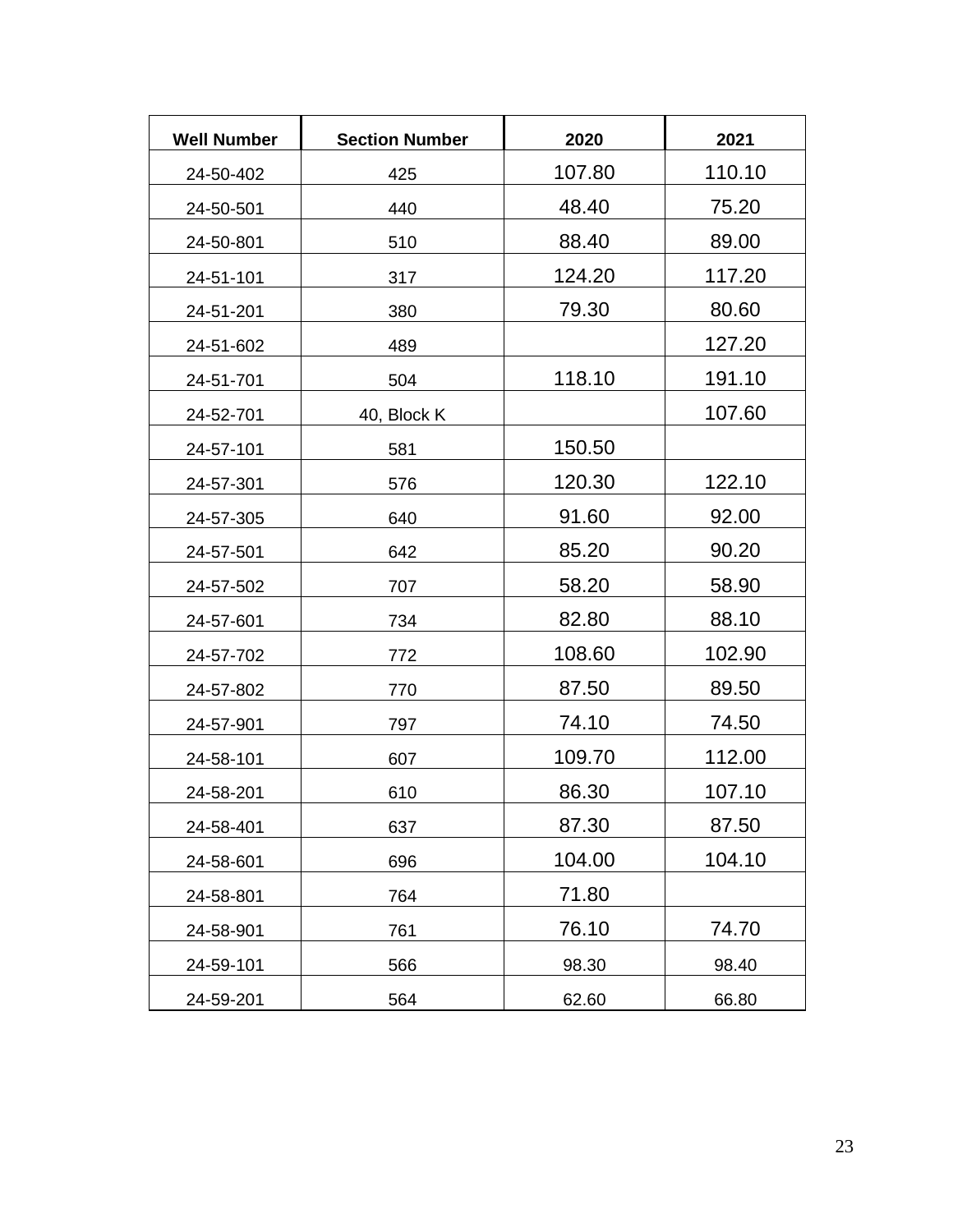| <b>Well Number</b> | <b>Section Number</b> | 2020   | 2021   |
|--------------------|-----------------------|--------|--------|
| 24-59-301          | 627                   | 133.10 | 142.60 |
| 24-59-801          | 757                   | 75.90  | 77.50  |
| 24-60-402          | 686                   | 102.60 | 98.20  |
| 24-60-701          | 752                   | 50.70  | 51.60  |
| 25-48-301          | 121                   | 135.00 | 140.60 |
| 25-48-601          | 165                   | 116.40 | 119.00 |
| 25-48-801          | 299                   | 61.30  | 64.50  |
| 25-56-201          | 358                   |        | 113.90 |
| 25-56-502          | 414                   | 150.10 | 150.50 |
| 25-56-902          | 522                   | 151.00 | 152.20 |
| 25-56-901          | 521                   |        |        |
| 25-64-301          | 597                   | 152.30 | 163.90 |
| 25-64-502          | 650                   | 129.90 | 129.20 |
| 25-64-801          | 777                   |        | 155.60 |
| 25-64-901          | 789                   | 152.5  |        |
| 26-08-202          | 852                   |        |        |
| 27-01-202          | 835                   | 124.10 | 126.10 |
| 27-01-301          | 895                   |        |        |
| 27-01-302          | 862                   |        |        |
| 27-02-101          | 864                   |        | 70.80  |
| 27-02-303          | 825                   | 69.90  | 70.50  |
| 27-03-101          | 886                   | 129.50 | 131.90 |
| 27-03-202          | 819                   | 139.70 |        |
| 27-04-101          | Block 19, C34, PSL    | 145.00 | 177.20 |
| 24-44-701          | Block 20, K, PSL      | 24.70  | 27.00  |
|                    |                       |        |        |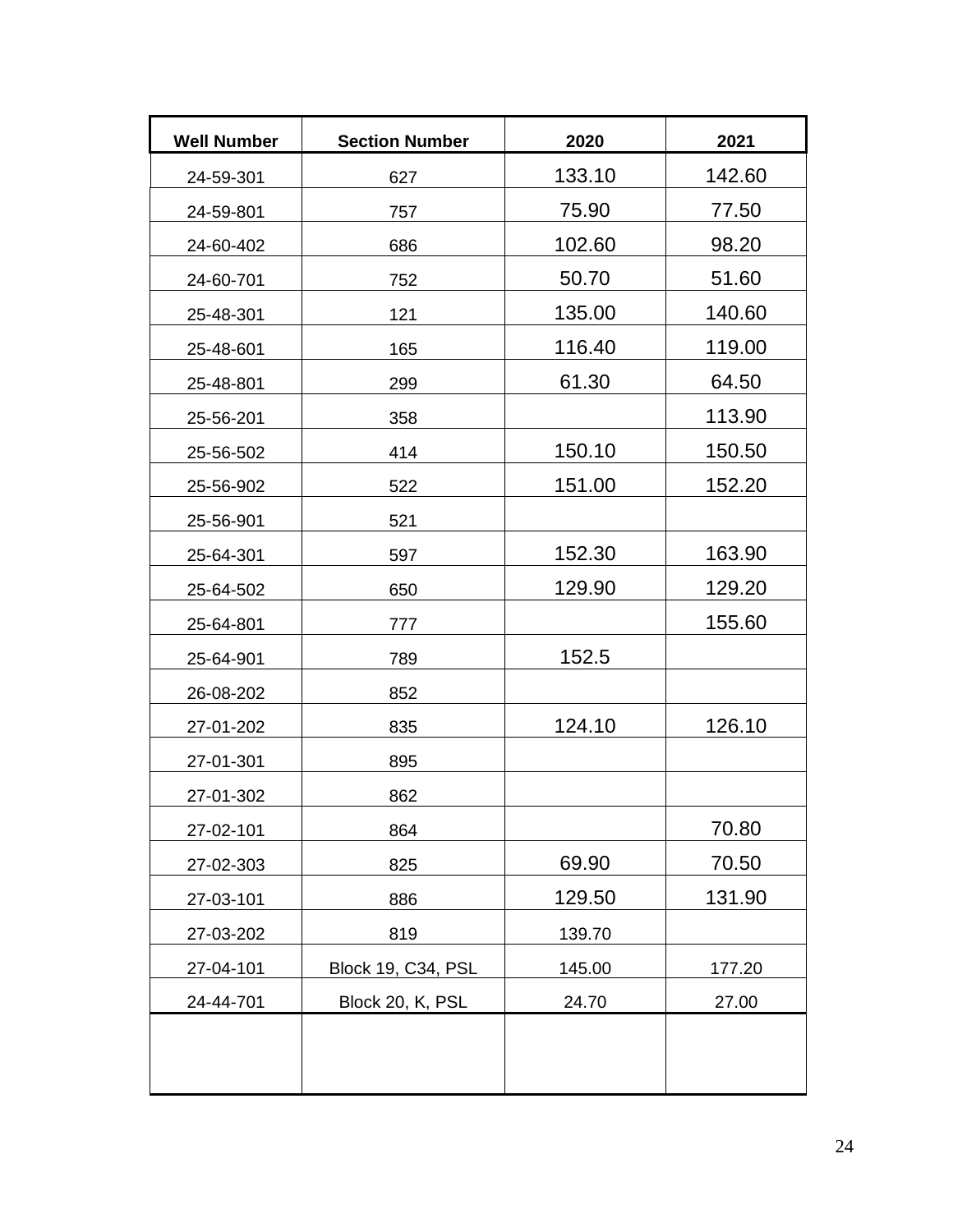| <b>Well Number</b> | <b>Section Number</b> | 2020   | 2021   |
|--------------------|-----------------------|--------|--------|
| 22-42-504          | 154                   | 88.60  | 88.40  |
| 25-48-921          | 241                   | 69.90  |        |
| 26-08-317          | 854                   |        | 223.20 |
| 24-50-605          | 431                   | 85.10  | 87.00  |
| 24-57-112          | 645                   |        |        |
| 24-58-508          | 700                   | 95.40  | 95.80  |
| 27-02-212          | 891                   | 97.90  | 98.30  |
| 24-50-924          | 549                   | 103.60 | 105.60 |
| 24-57-735          | 791                   |        |        |
| 25-48-329          | 106                   | 134.90 | 154.20 |
| 24-41-535          | 160                   | 98.50  |        |
| 24-41-202          | 101                   |        |        |
| 24-42-702          | 248                   | 70.60  | 70.10  |
| 25-64-604          | 662                   | 141.30 | 142.50 |
| 27-01-102          | 902                   |        | 194.60 |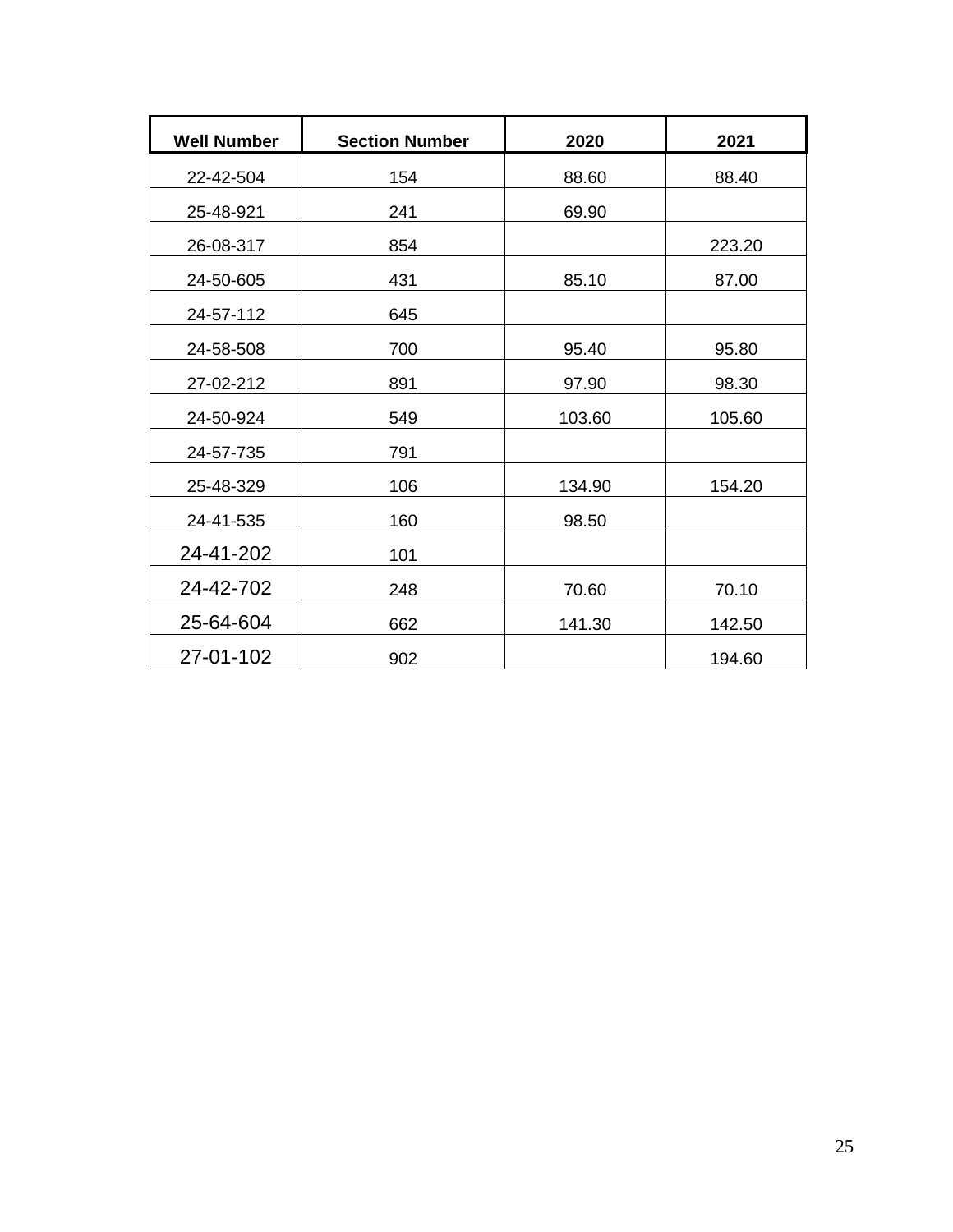WATER QUALITY NETWORK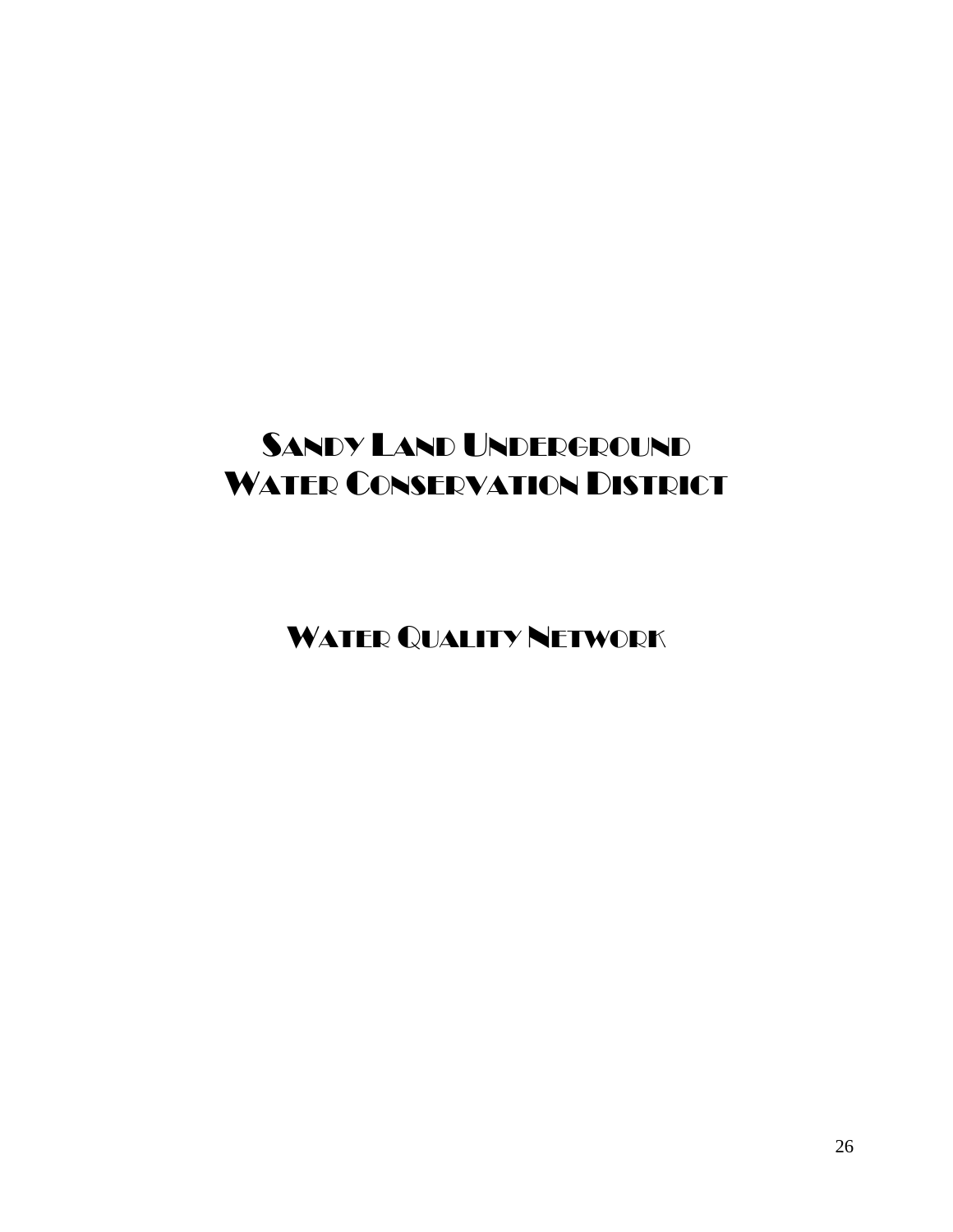## SANDY LAND UNDERGROUND WATER CONSERVATION DISTRICT WATER QUALITY NETWORK

#### **Reference Goal 2.0 (a)**

Sandy Land UWCD has completed 29 years of study of rural water in Yoakum County. The district performs water quality analysis on a majority of the 97 wells in the network yearly and has data on the majority of these wells since the districts creation in 1990. Sandy Land UWCD believes it is important to monitor the trends of these wells in order to detect changes in water quality within the Ogallala Aquifer. By detecting changes in the groundwater quality, the District would ideally be able to identify the source that caused the change and work to eliminate it. We at Sandy Land UWCD feel it is important, as a single county water district, to continue to work to protect the groundwater in our area.

Sandy Land tests for a total of seven components or properties each year. These consist of chloride, hardness, total dissolved solids, fluoride, iron, nitrate, and pH for each well. During the testing process in 2012, we decided that the alkalinity and specific conductivity tests were not pertinent to determining the district's water quality. For this reason, we decided to no longer keep a record of these levels. Bacteria test analysis is not routinely done on network wells but can be done upon request. Residents of the District may request water quality tests at any time and we will perform these tests in a timely manner. Within each property, we are able to detect variances from year to year. Since the test wells are scattered throughout Yoakum County, we are able to tell the difference in quality in different regions of our county.

The chart below shows the number of well samples, average, maximum, and minimum values for 2019, as well as the current drinking standards, if available.

| 2021                                        | <b>Chloride</b>              | <b>Hardness</b> | <b>Total</b><br><b>Dissolved</b><br><b>Solids</b> | <b>Fluoride</b>                        | <b>Iron</b>                    | <b>Nitrate</b>              | рH   |
|---------------------------------------------|------------------------------|-----------------|---------------------------------------------------|----------------------------------------|--------------------------------|-----------------------------|------|
| Average                                     | 278                          | 709             | 555                                               | 2.43                                   | .54                            | 2.9                         | 7.50 |
| No. of<br>Wells<br><b>Tested</b>            | 81                           | 78              | 81                                                | 81                                     | 81                             | 81                          | 81   |
| <b>Minimum</b>                              | 66                           | 138             | 163                                               | .176                                   | 0                              | .248                        | 6.86 |
| <b>Maximum</b>                              | 1010                         | 1772            | 1410                                              | 4.05                                   | 3.91                           | 14.1                        | 8.00 |
| <b>Drinking</b><br>Water<br><b>Standard</b> | Not to<br>Exceed<br>300 mg/L | N/A             | N/A                                               | Not to<br>Exceed<br>$4.0 \text{ mg/L}$ | Not to<br>Exceed<br>$0.3$ mg/L | Not to<br>Exceed 10<br>mg/L | N/A  |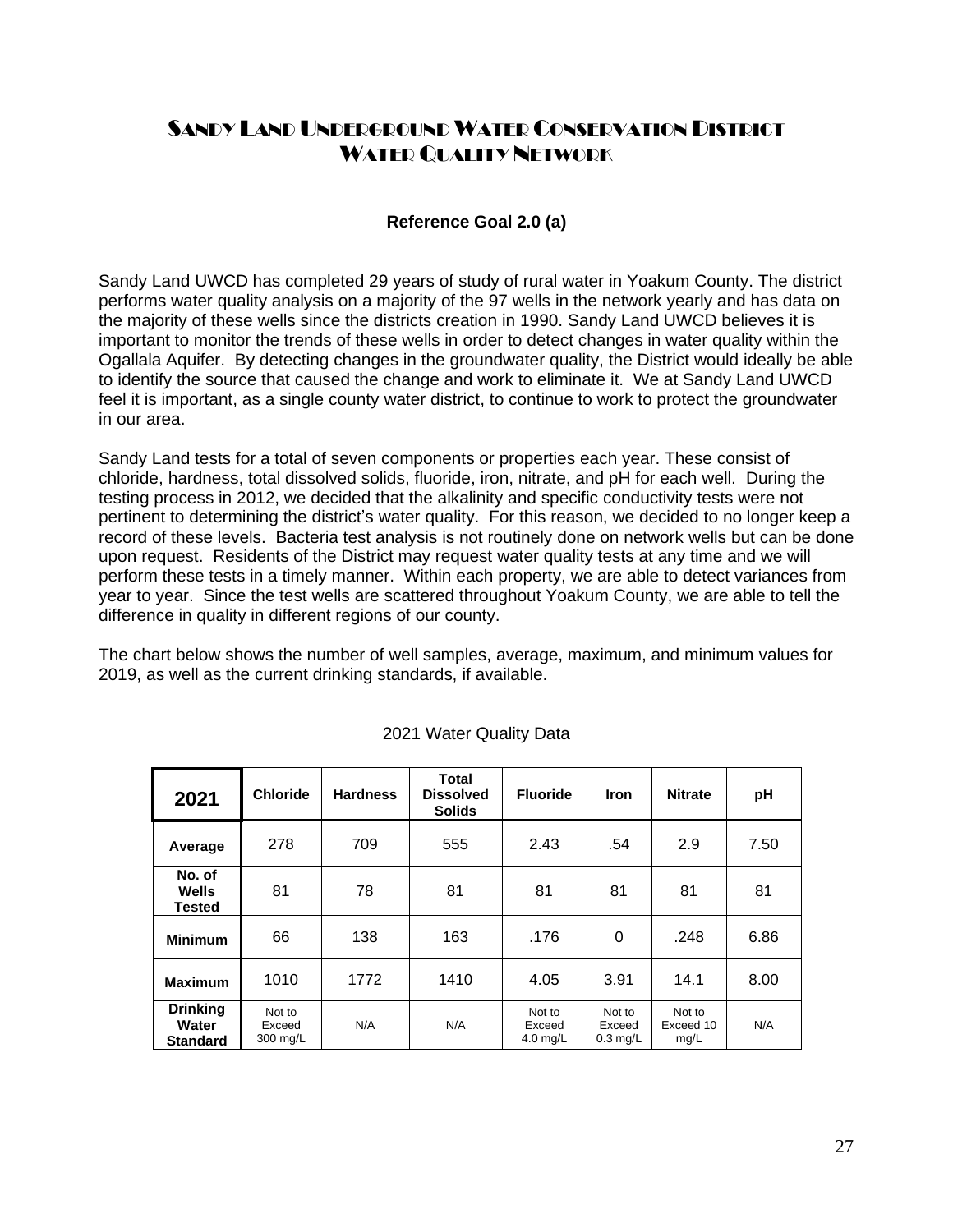

Water Quality Comparisons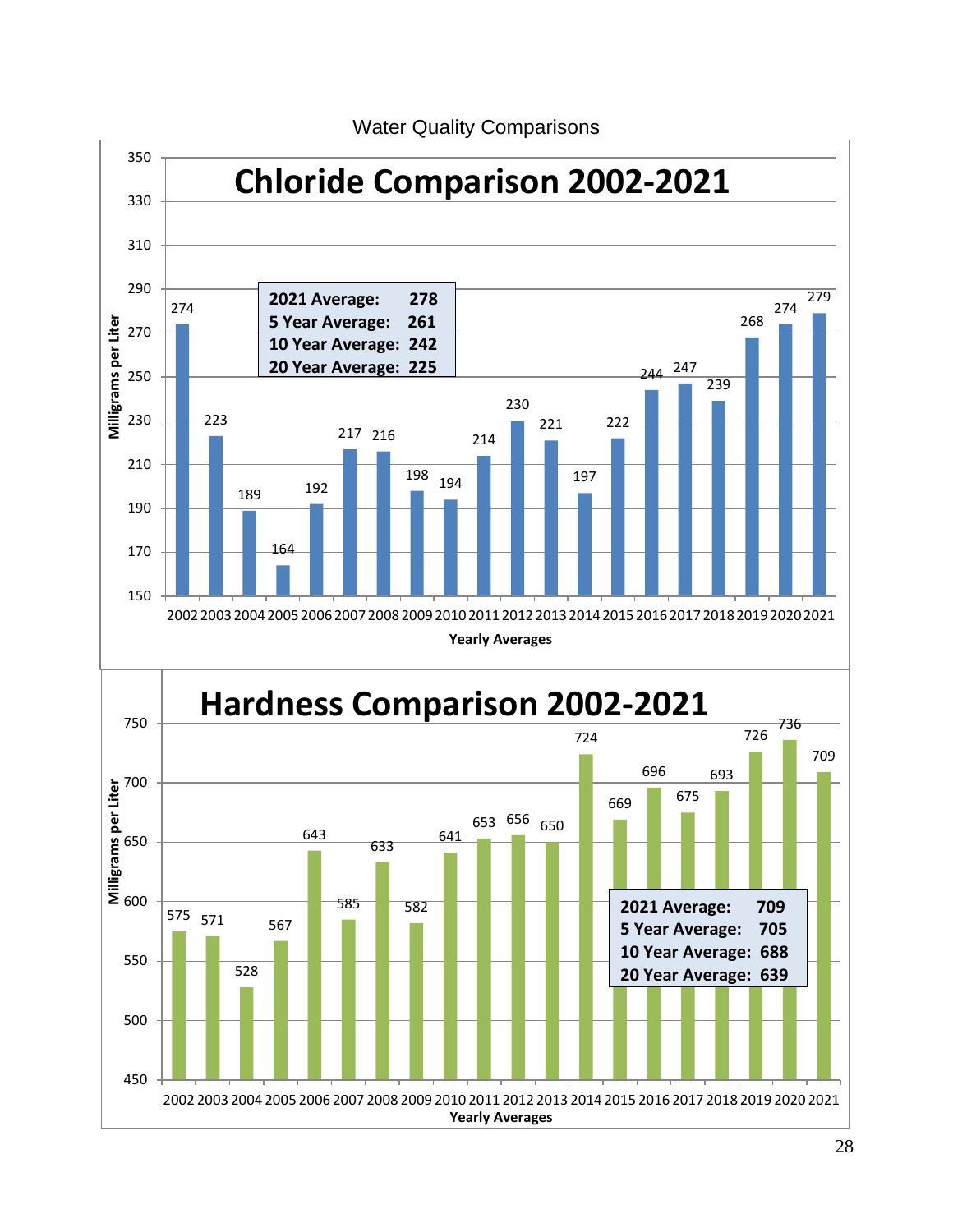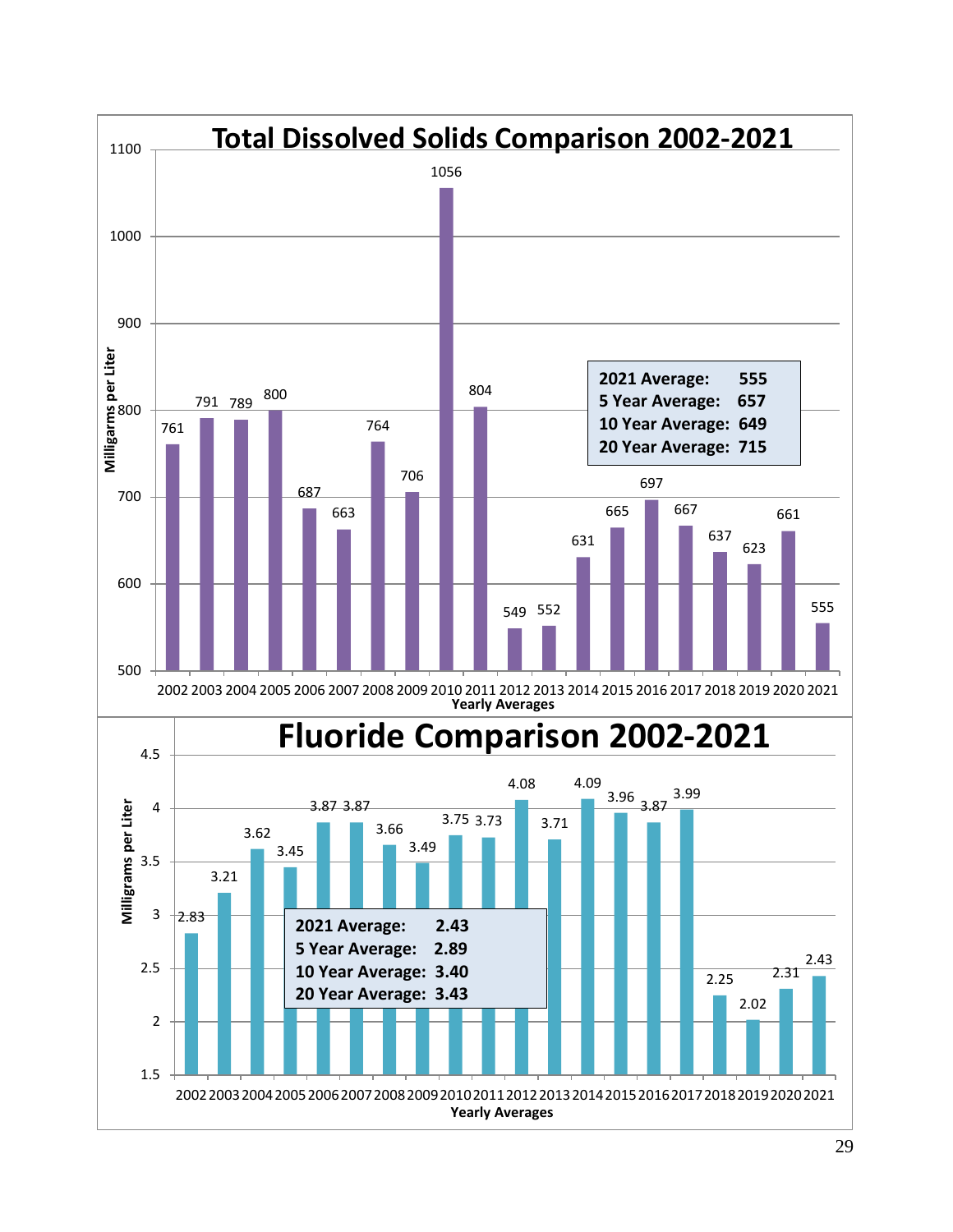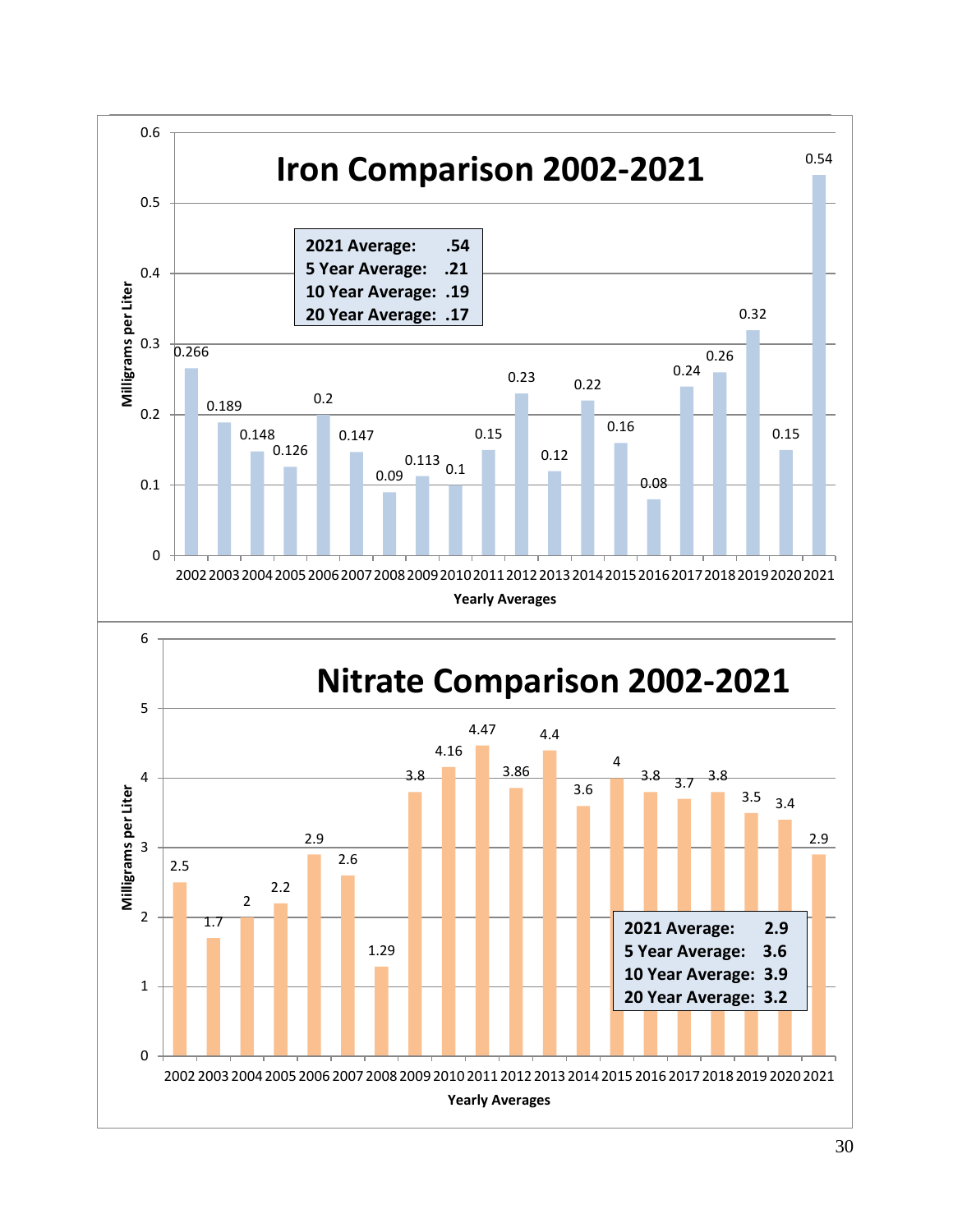**Below is an allocation of time spent on Water Quality Program.**

| <b>Activity</b>                                               | <b>Hours</b> per<br><b>Sample</b> | <b>Number of Samples</b> | <b>Total Hours</b> |
|---------------------------------------------------------------|-----------------------------------|--------------------------|--------------------|
| Perform Water Quality Tests by<br>Requests                    |                                   |                          |                    |
| Water Quality Network - Retrieve<br>Samples and Perform Tests |                                   | 81                       | 81                 |
| Update Records, Notification to<br><b>Residents</b>           | .50                               |                          |                    |
|                                                               |                                   | <b>TOTAL</b>             |                    |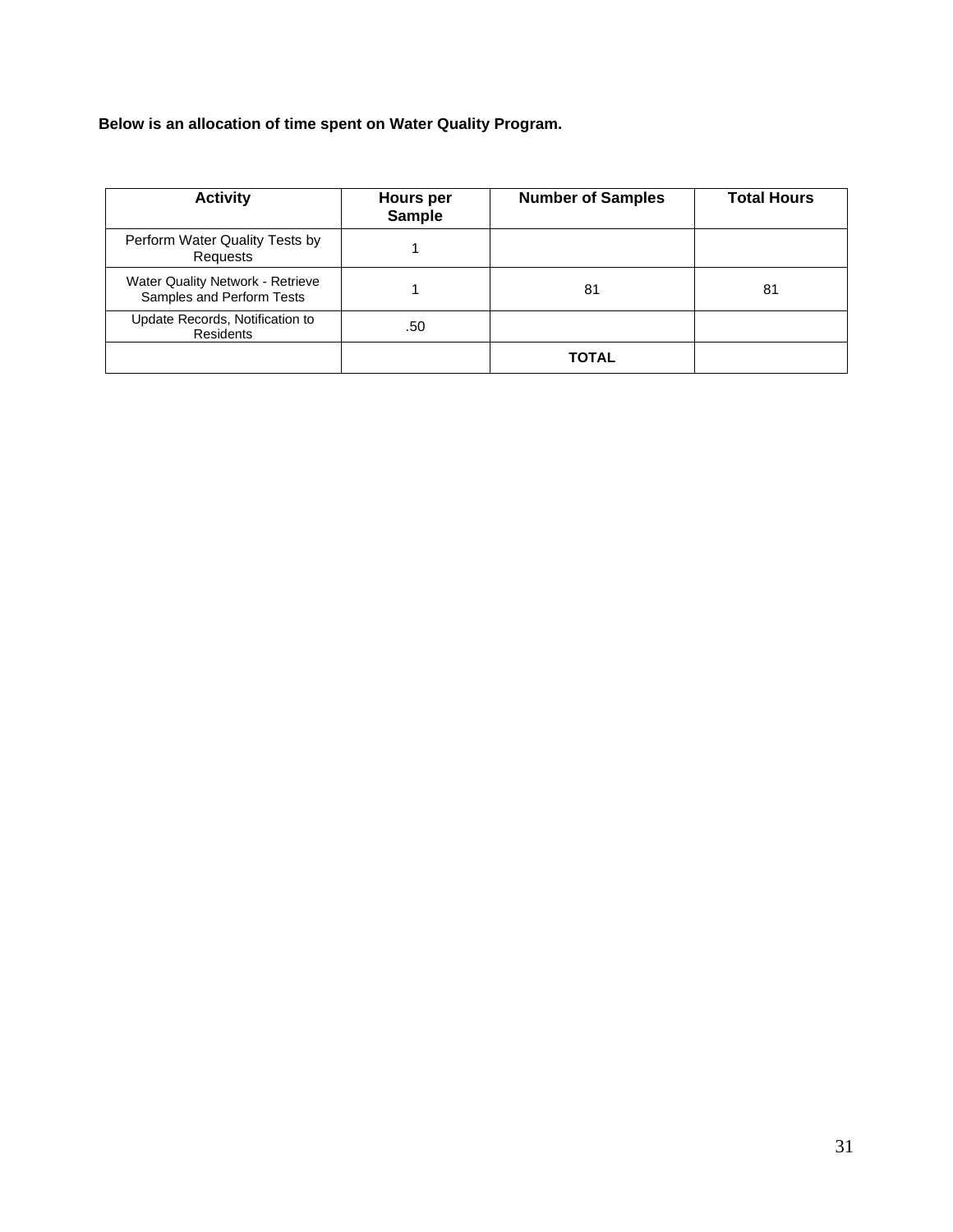WELL PERMITTING AND REGISTRATION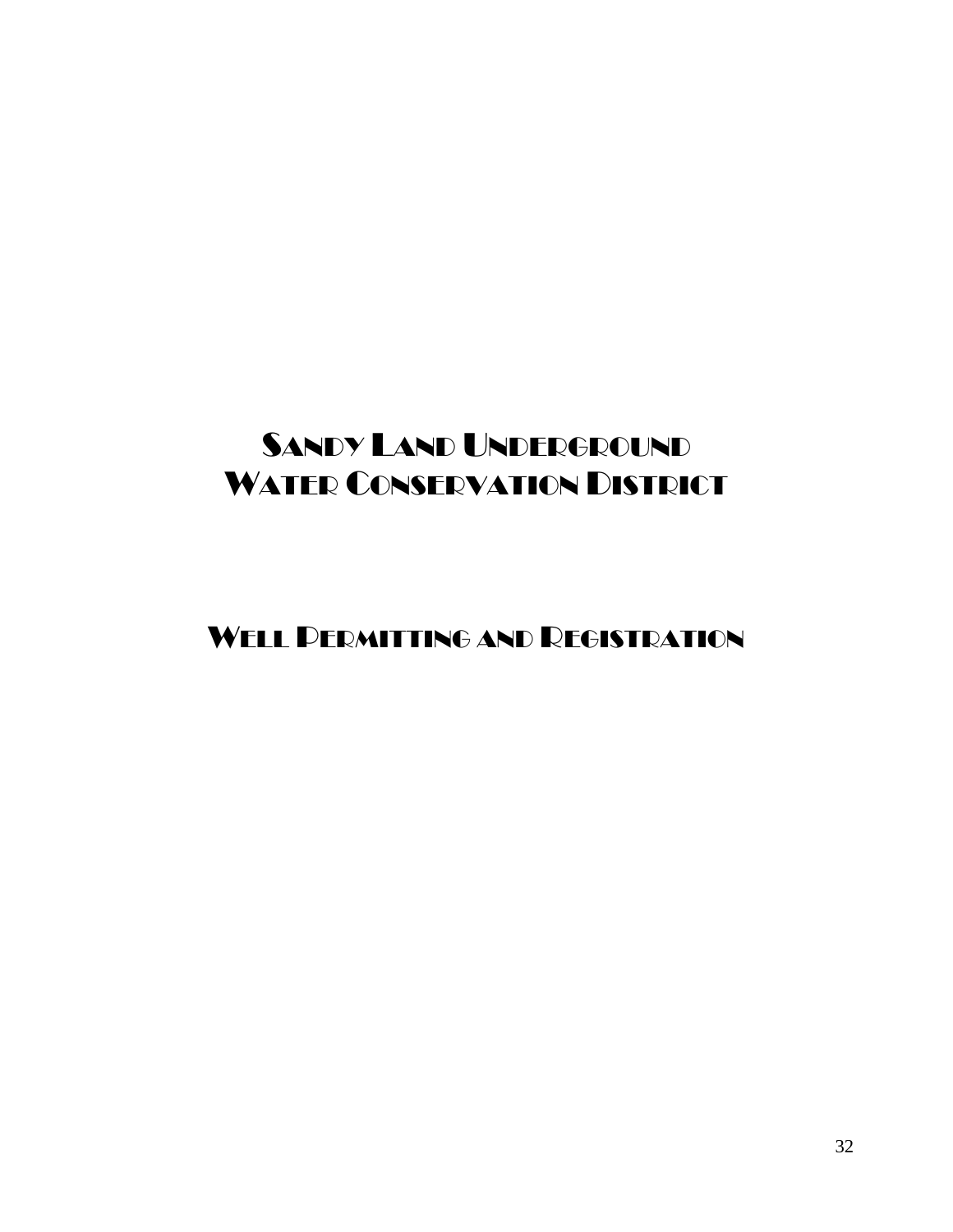### WELL PERMITTING AND REGISTRATION

#### **Reference Goal 2.0 (b)**

Each year, the District enforces spacing and production limitation rules requiring the permitting of all new wells to prevent the waste of groundwater. The District issues temporary permits for requests that meet the District's rules for spacing. Production limits are also set in an attempt to prevent misuse of our groundwater supply.

During 2021, two hundred and fifty-three **(253)** permits have been issued to local producers. Of these permits, two hundred and twenty-nine (229) have been returned with well registration logs from the driller or have been voided in view of the fact that the well was not drilled, or the well log has been retrieved from internet. Of the remaining twenty-four (24) permits not returned, fifteen (15) are still within the 90-day drilling period and are not due at this time. This leaves nine (9) permits (or 3.5%) not returned within the allotted time period.

Raymond Brady was hired in October of 2005 as a contract hydrologist to enter the well log data into a well log database program. From this information, he has been able to prepare new maps for the district. He presented saturated thickness maps, base of the aquifer maps and prepared our decline map for the depletion program. He is currently working on finding information from other aquifers.

The following graph denotes the number of permits issued over the past 31 years, a total of 4154.

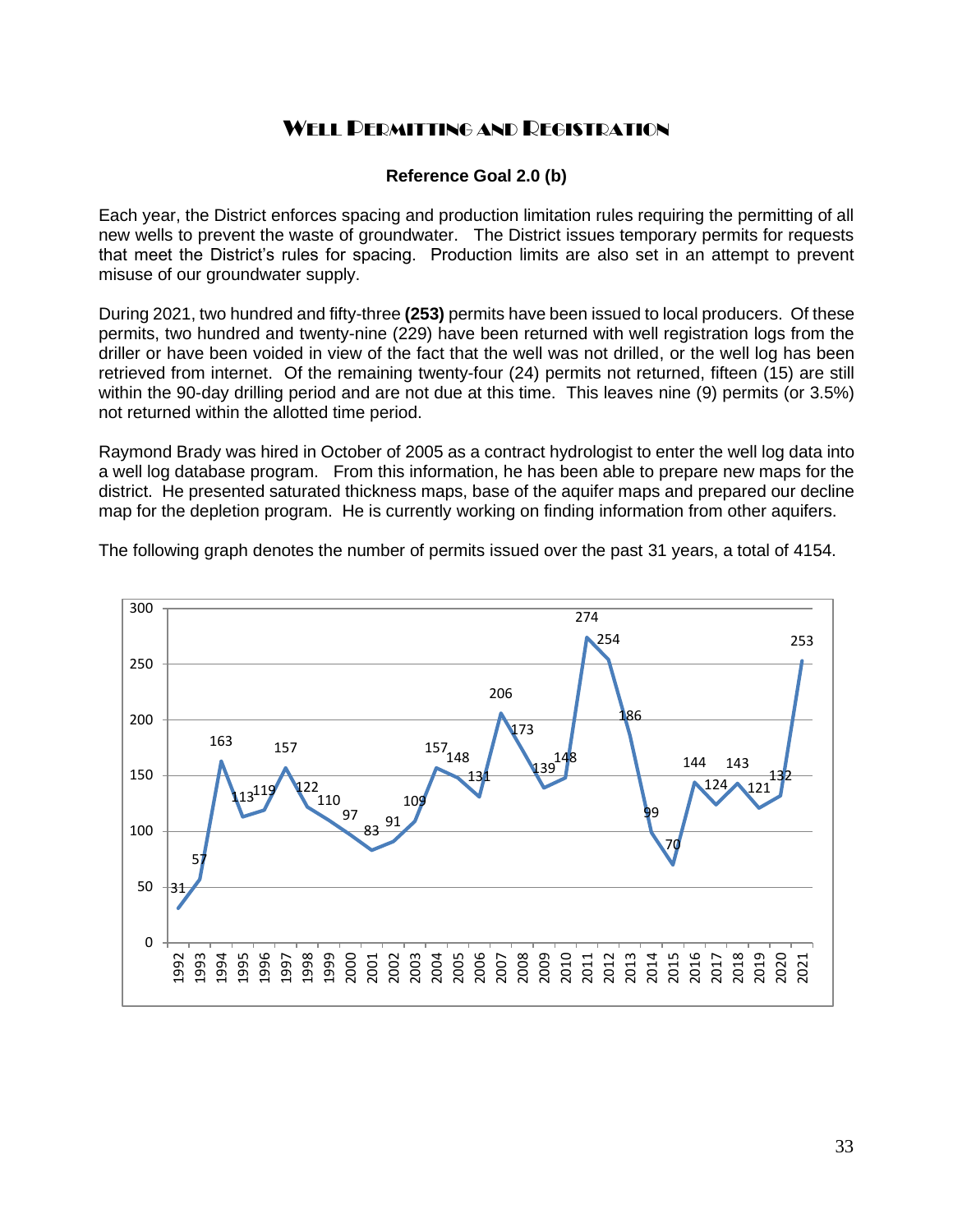**Below is an allocation of time spent on the Well Permitting and Registration Program**.

| <b>Activity</b>                                                   | <b>Hours</b> | Number of<br><b>Applications/Logs</b> | <b>Hours</b> |
|-------------------------------------------------------------------|--------------|---------------------------------------|--------------|
| Preparing Permit and Well Log<br>for Applicant, Refunding Deposit | .50          | 253                                   | 126.5        |
| Entering Permit Information into<br>Computer                      | .50          | 253                                   | 126.5        |
|                                                                   |              | <b>TOTAL</b>                          | 253          |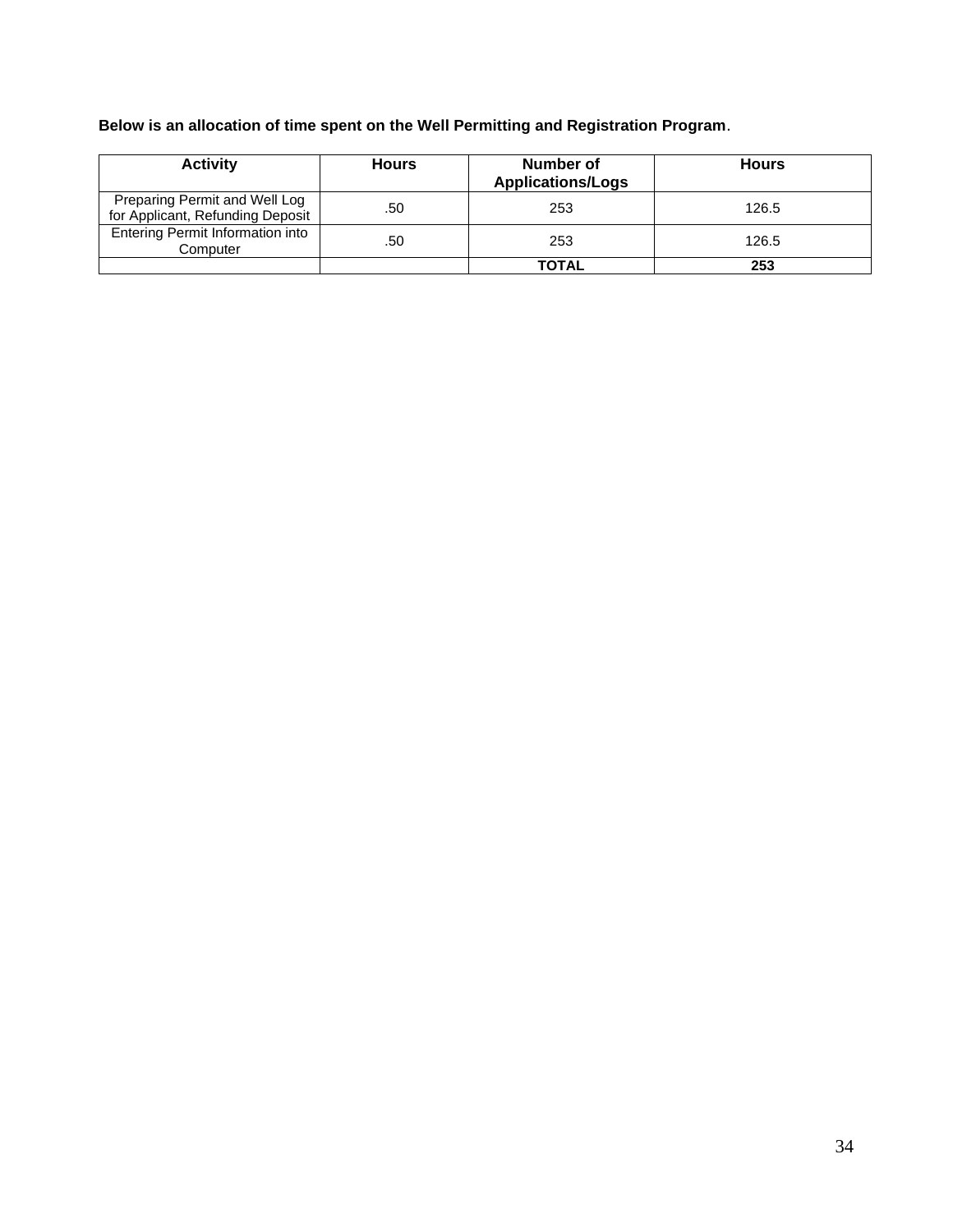AGRICULTURAL LOAN PROGRAM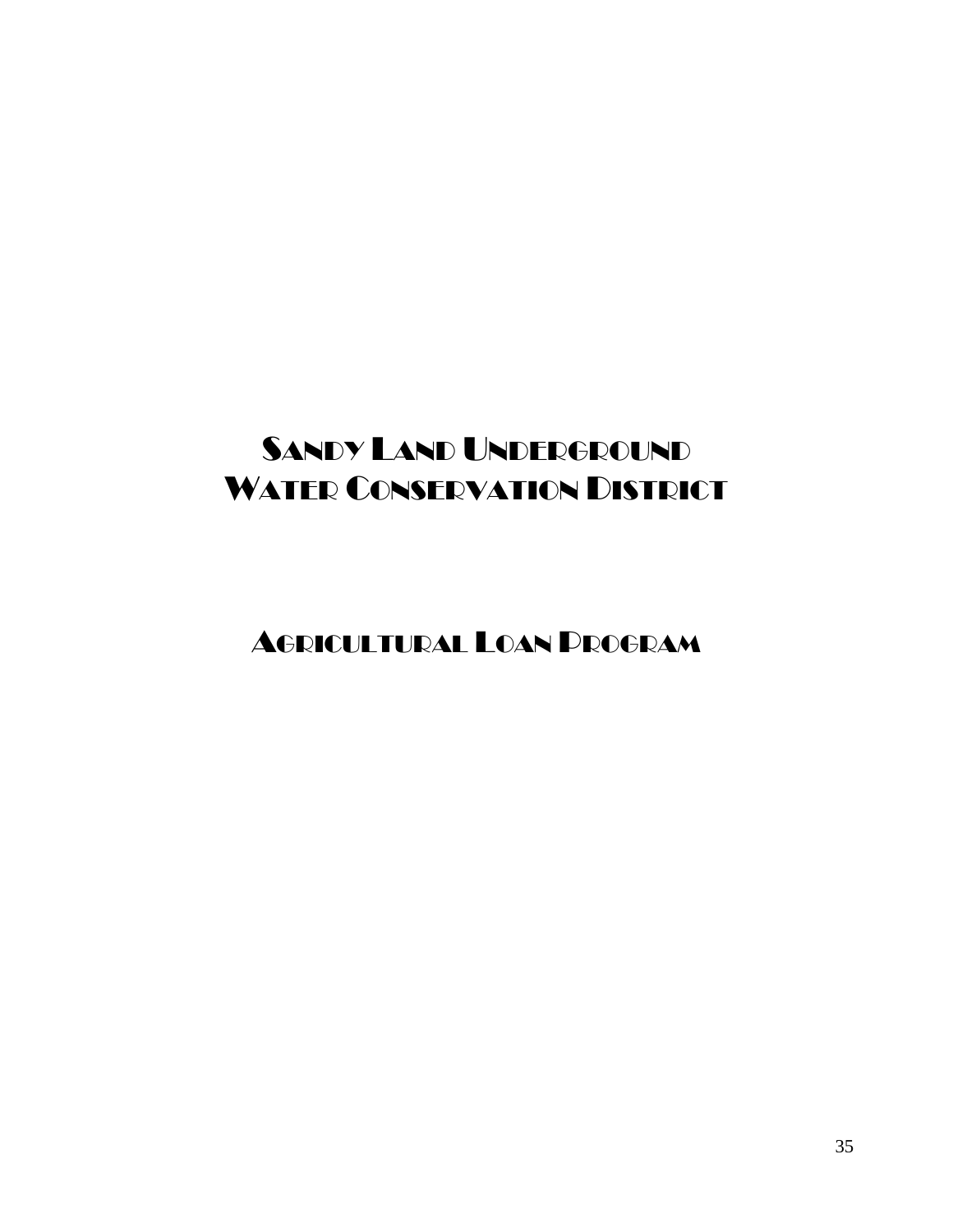### AGRICULTURAL LOAN PROGRAM **Reference Goal 3.0 (a)**

In 1989, the  $71<sup>st</sup>$  Texas Legislature implemented the Agricultural Water Conservation Program to allow the Texas Water Development Board to loan money to water conservation districts. This money was to be used by local districts to make loans to producers within their respective districts for improved efficiency of irrigation systems.

In the February of 1992, the Texas Water Development Board approved their initial loan to Sandy Land Underground Water Conservation District in the amount of \$500,000 to provide financing for the purchase of approved agricultural water conservation equipment, including center pivot irrigation systems, sprinkler package conversions, and drip irrigation equipment. Since that time, the Texas Water Development Board has made **23** loans to Sandy Land for over **\$18,450,000.00**.

Since 1992, Sandy Land UWCD has loaned money for **410** new and used water conserving center pivot irrigation systems, for a total of **\$12,336,044.67** to Yoakum County producers. The District has also loaned money for four sprinkler packages in the intervening years. Sandy Land UWCD has never had a default on a loan.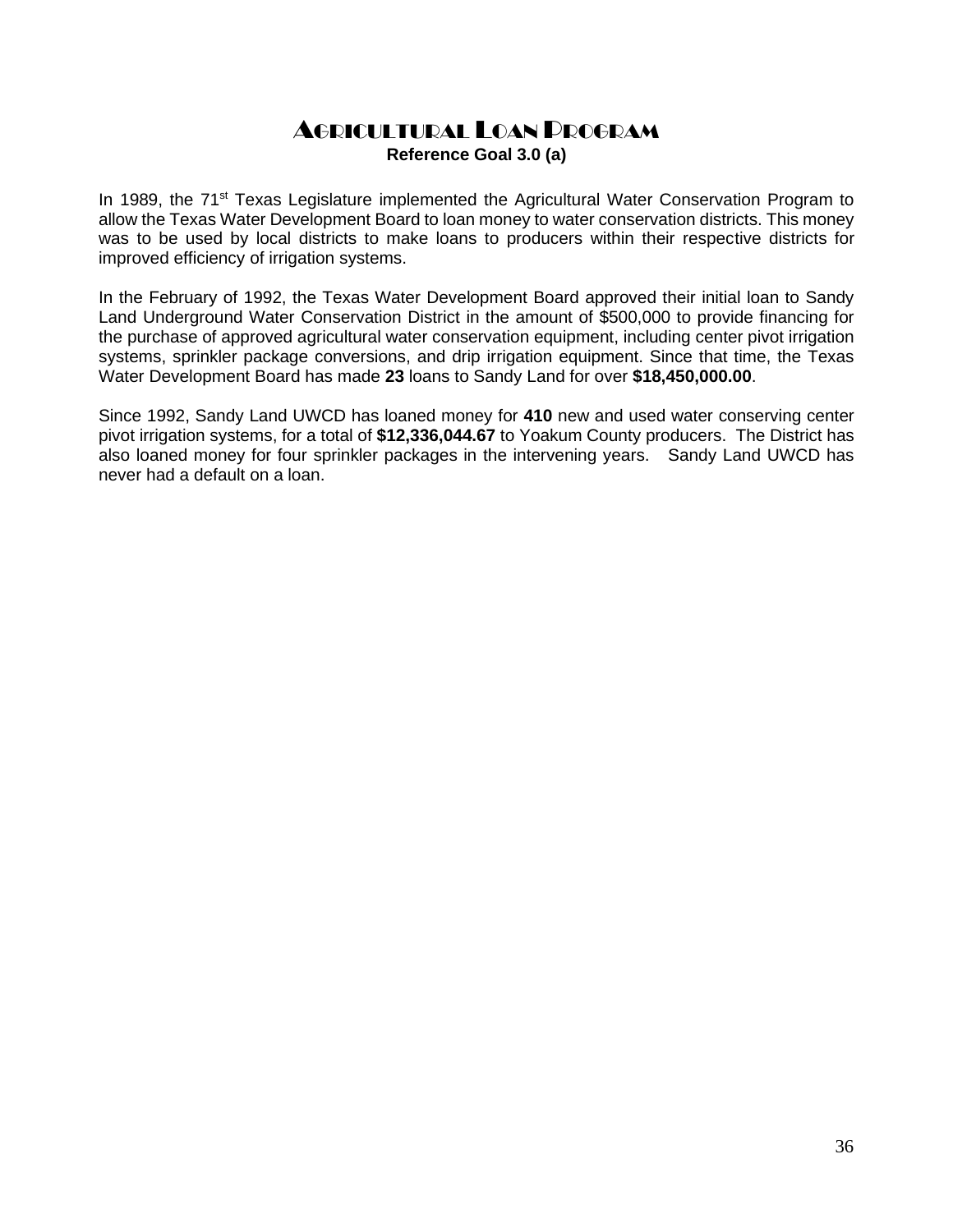**Below is an allocation of time spent on the Ag Loan Program**.

| <b>Activity</b>                                                                   | Hours per Loan | <b>Number of Loans</b> | <b>Total Hours</b> |
|-----------------------------------------------------------------------------------|----------------|------------------------|--------------------|
| Processing Existing Loans<br>(Preparing Invoices, Receipts,<br>UCC Filings, etc.) | 1.00           | 28                     | 28                 |
| <b>Maintaining Database</b>                                                       | 1.00           | 28                     | 28                 |
| Maintaining Insurance                                                             | .50            | 28                     | 14                 |
| Inspection                                                                        | .50            | 28                     | 14                 |
|                                                                                   |                | TOTAL                  |                    |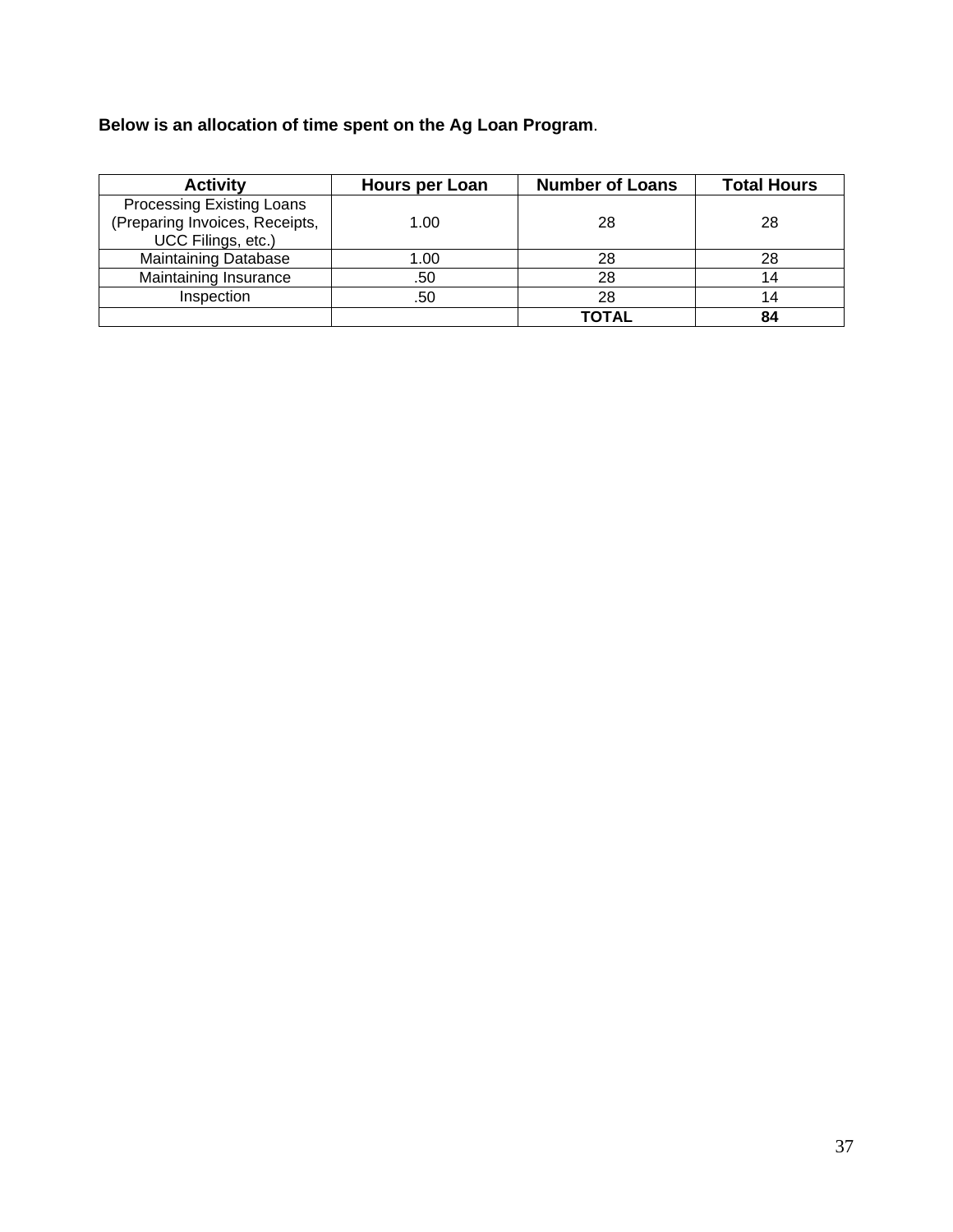SCHOLARSHIP AND EDUCATION PROGRAM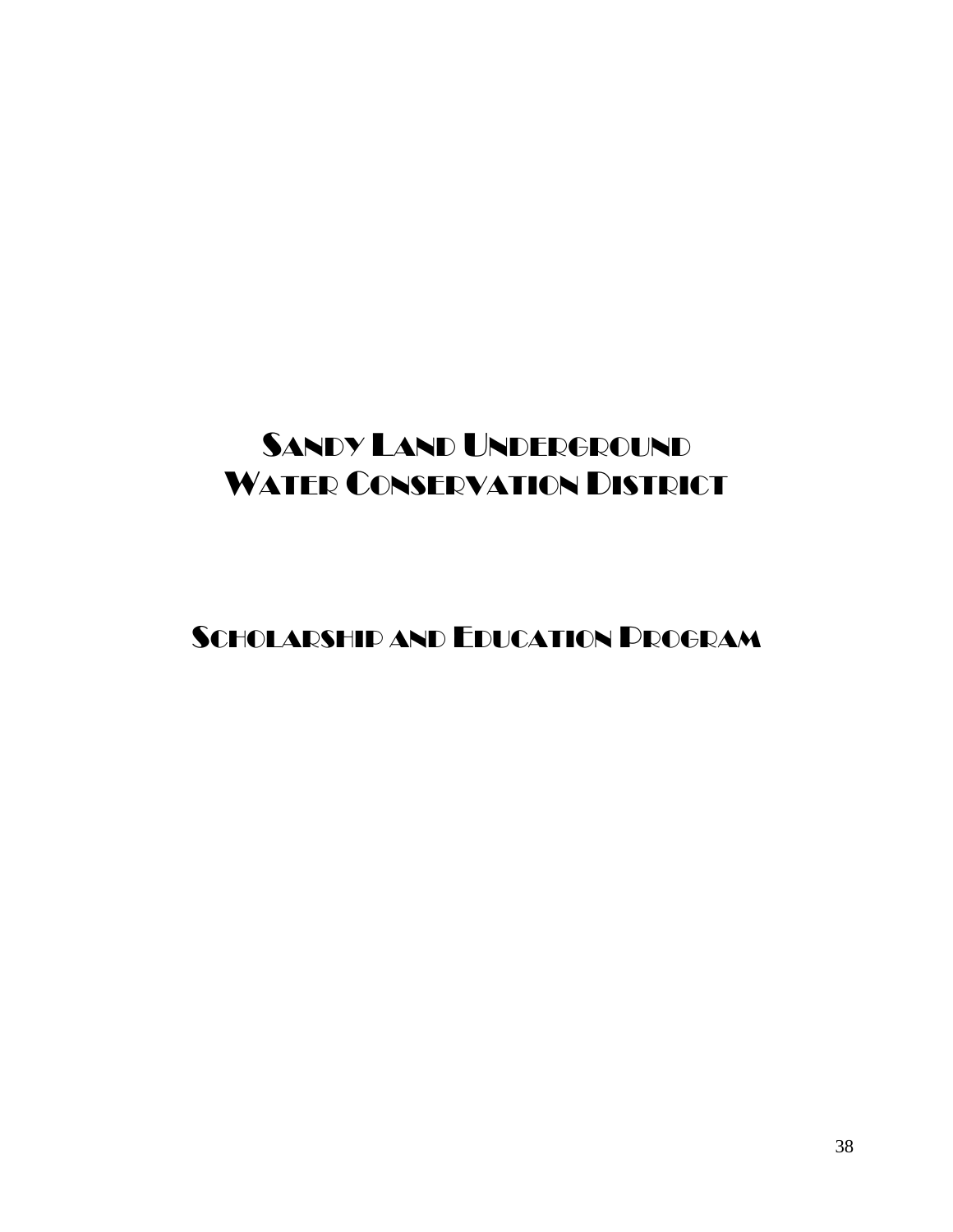### SCHOLARSHIP AND EDUCATION PROGRAM

#### **Reference Goal 3.0 (b) (c)**

Not only is Sandy Land Underground Water Conservation District concerned with the technical side of water issues, education has also become a top priority. With the knowledge that the Ogallala Aquifer has been depleting over the last few years, Sandy Land believes that it has an obligation to help educate the residents of Yoakum County in water conservation. This is being done in several ways, including water conservation booklets and presentations to our school age children, a scholarship essay contest for our high school senior students, and newspaper articles, newsletters, and program presentations at various events and conferences for everyone in the District.

Sandy Land Underground Water Conservation District began awarding scholarships to Plains and Denver City high school seniors in 1991. These scholarships are based on essays written by these students on the topic of the current water situation in our area and proposals for future conservation of that water. In the beginning, only two scholarships were awarded every year, one to a Plains student and one to a Denver City student. In 1996, the Board of Director's decided to give two scholarships to each school. Over the past **31** years, Sandy Land Underground Water Conservation District has awarded **\$118,000** to the students of Yoakum County through these scholarships.

Sandy Land Underground Water Conservation District has participated for many years in the Conservation Jamboree, a presentation of the Natural Resource Conservation Service in Yoakum County. This Jamboree, which targets all the fifth-grade students in the county, presents different learning stations that highlight many aspects of conservation. District personnel from Sandy Land present a water conservation activity in addition to presenting the mobile education trailer models to the fifth grade (and 4<sup>th</sup> grade due to covid). Sandy Land's education coordinator presented teacher gifts and resources to elementary science/classroom teachers at the beginning of the school year. Teacher boxes contained water saving tools, lab equipment, and a list of resources available to teachers including videos, lesson plans, curriculum resources, etc. from the water district. Additionally, the District participated in the Plains ISD Career Fair (grade PK-12) where a display booth with technical information available to local citizens and a water activity were hosted by district staff and local 4H Water Ambassadors.

Sandy Land UWCD frequently has articles published in the county newspaper. These articles are used to inform the residents of upcoming events, public notices, deadlines for conservation programs and scholarship essays, and other services that are provided by the District.

Various members of the District staff have been very busy this year both attending and speaking at conferences and meetings.

Sandy Land UWCD keeps a supply of water-conserving showerheads and aerators to be given away in an effort to make water conservation more convenient and accessible to Yoakum County residents.

Sandy Land UWCD through the education co-op with Llano Estacado and South Plains groundwater districts has sponsored the Texas 4H Water Ambassador program and helped to facilitate local youth who participate in the statewide program. The first group of water ambassadors from Yoakum County joined the program in 2018. Youth from Yoakum County continue to be actively involved in the program with a former local ambassador working for Texas A&M AgriLife in College Station while attending TAMU.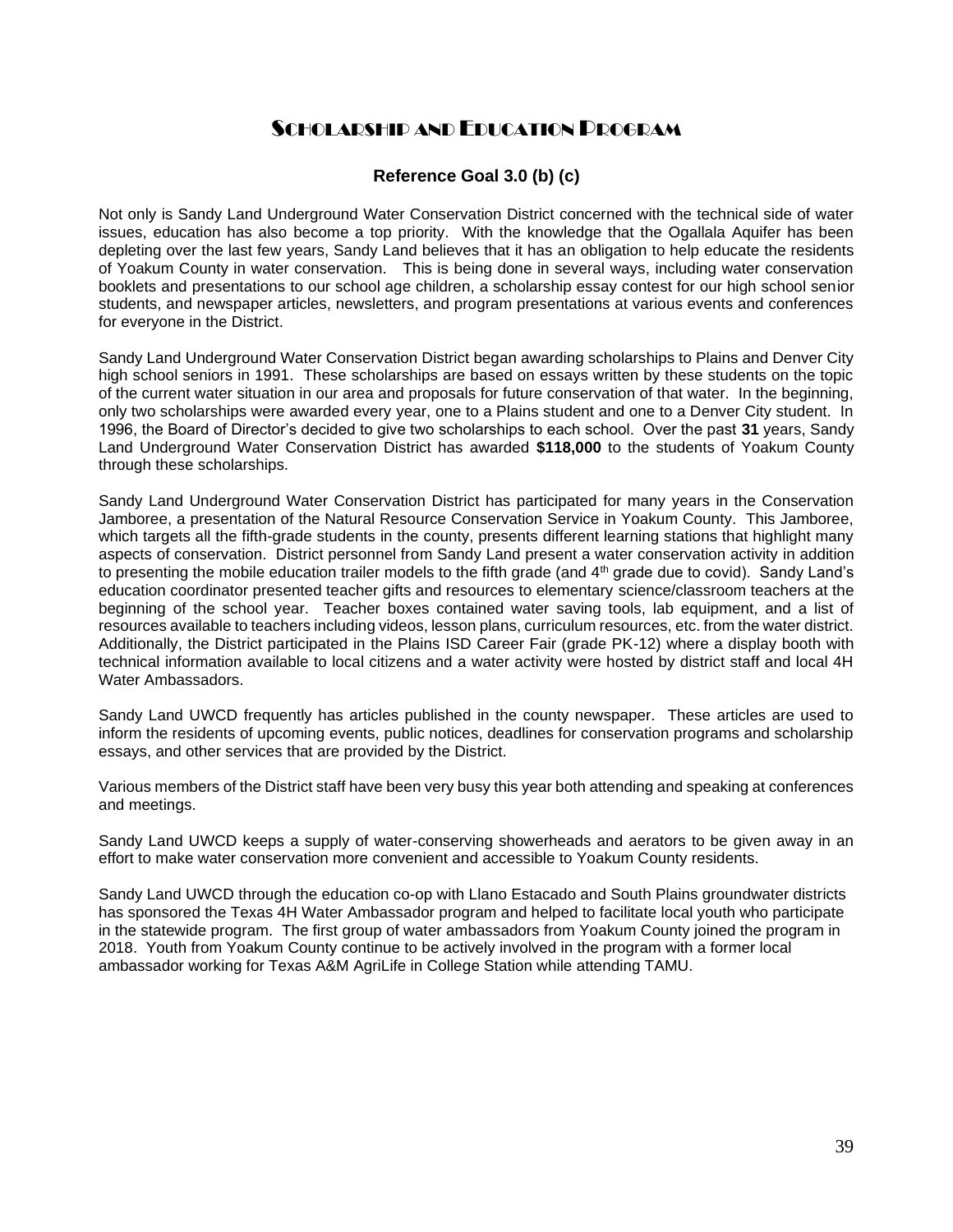#### **Below is a listing of scholarship winners by year.**

1991 2002 Plains – Dan Rushing et al. (2008)<br>
Plains – Denver City – J.J. Kleam et al. (2008)<br>
Plains-Chris Hansen and Deffrey Lollar Denver City - J.J. Kleam

1992 Jarryn Mock Plains – Ashlee Winn Denver City – Tie 2003 Dallas Stevens **Kelly Bowers Contract Bowers Kelly Bowers** 

1993 Nicole Gutierrez Plains – Gerald Goodman Denver City – Lysette Silvas1994 2004

1994 Lashonda Diamond Denver City – Shailaja Marion Leah Gibson

1995 2005 Plains – Ken McAdams **Plains** – Caylon Garnett Denver City – Jamie Huber Payton Bean

1996 Torre Stewart Plains – Valerie Blair Kelly McGinty<br>
Denver City – Joshua Smith Martin Martin Martin 2006<br>
Denver City – Joshua Smith Martin Martin Martin Plains- Blake O'Quinn Denver City – Joshua Smith<br>Jonathan Mock

1997 Lizette Bayona Plains – Marte Pierce Jacob Lester<br>
Denver City – Amy Risley<br>
Denver City – Amy Risley<br>
2007 Plains-Clarissa Zorilla Denver City – Amy Risley **Bud Sanders Contract Contract Contract Contract Contract Contract Contract Contract Contract Contract Contract Contract Contract Contract Contract Contract Contract Contract Contract Contract Contract Contract Contract Co** 

1998 Brandon King Plains – Yvonne Gonzales Shawna Box<br>
Denver City – Elvia Garcia<br>
Denver City – Elvia Garcia Denver City – Elvia Garcia<br>Justin Mock

1999 **Jacqueline Martinez** Plains – Steven Bunch Denver City – Kristen Long<br>Traci Tucker

2000 Plains – Jason Swann Shaunda Eady 2010 Denver City – Glinnis Wolf **Plains- Natalie Haynes**<br>Nichole Newsom **Plains- Natalie Haynes**<br>Frailia Gallegos

2001 Plains – Taylor Gray 2011 Armando Luna Plains-Hannah Crump<br>
Jessica Long<br>
Plains-Hannah Crump<br>
Shaylin Taylor Denver City – Jennifer Arnold Denver City-Brittani Weir

Denver City- Kyndal Eady

Evertt Harrel **Plains- Ryan Swann** Denver City- Jeremy Thompson

Plains- Brandon Davis Plains – Gabriel Flores **Denver City-Abby Droogsma** 

Denver City-Chelsey-Anne Bearden

Benjamin Hays Denver City- Melina Terrazas

Denver City- Chelsea Stroud

Maria M. Andazola Denver City- Mallory Milligan

Mike Bell<br>Denver City – Kristen Long (2009) Plains- Tie for 1<sup>st</sup> (\$500 each) Bené Baum and Yesenia Loya Denver City- Javier Arzate Lindsey Hudgins

> Emilia Gallegos Denver City- Amanda Guzman Katelyn Flores

Shaylin Taylor Celia Broadwater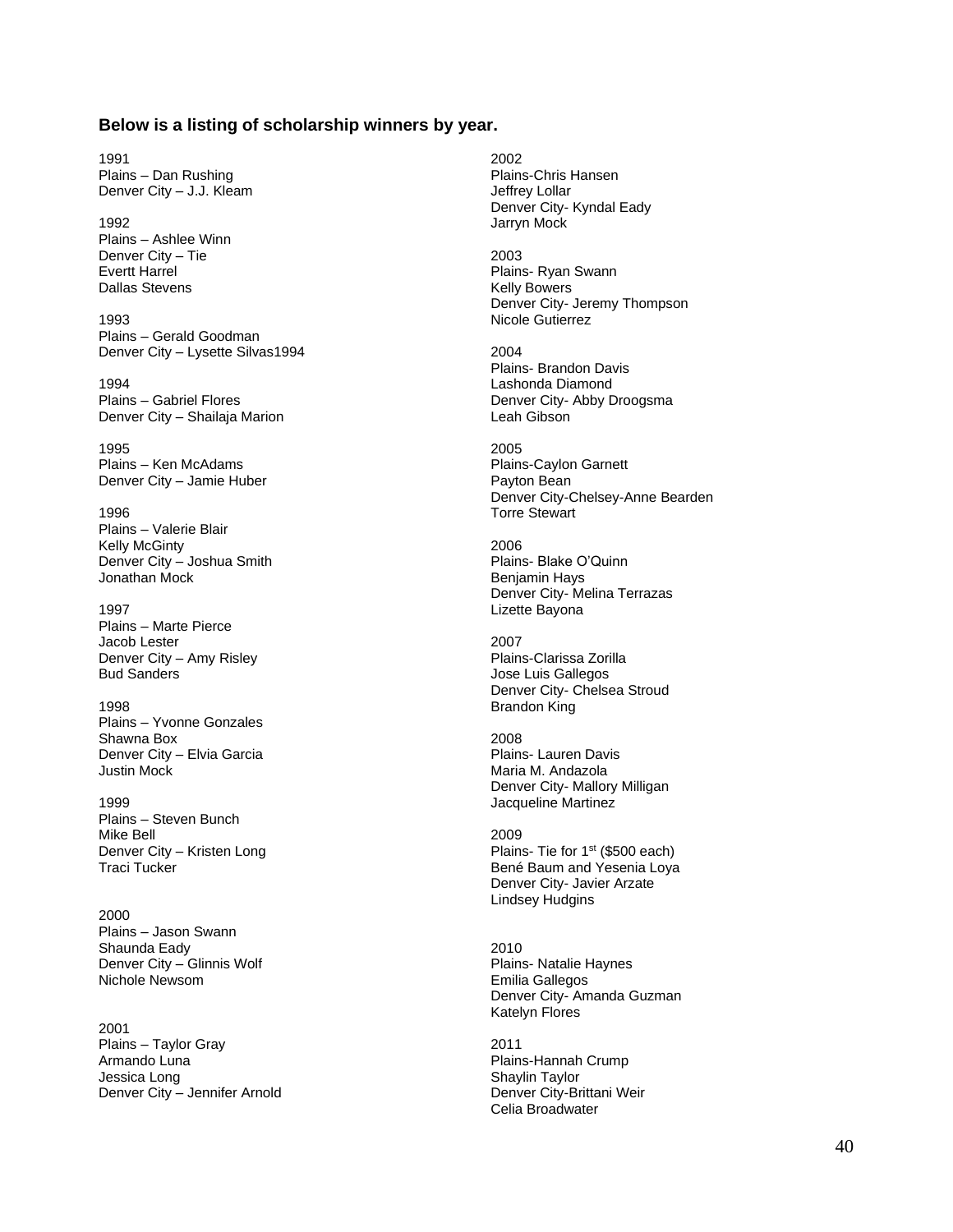| 2012               |                                            | 2021          |                                |
|--------------------|--------------------------------------------|---------------|--------------------------------|
| Plains-            | Jordan Martin<br><b>Whitney Davis</b>      | Plains -      | Madalyn Franklin<br>Macy Downs |
| Denver City -      | <b>Garrett English</b><br>Mariza Santillan | Denver City - | Roberto Hurtado<br>Alexis Ivy  |
| 2013<br>Plains -   | Merrit Crump                               |               |                                |
| Denver City -      | <b>Matthew Ramos</b><br>Kathryn English    |               |                                |
|                    | Jaci Zingerman                             |               |                                |
| 2014<br>$Plains -$ | <b>Bailey Winn</b>                         |               |                                |
| Denver City -      | <b>Taylor Michaleson</b><br>Rowdy Brumley  |               |                                |
|                    | Kaleb King                                 |               |                                |
| 2015<br>Plains -   | <b>Riley Earnest</b>                       |               |                                |
| Denver City -      | William Boyles                             |               |                                |
|                    | Angel Loya<br>Hadel Almubiadin             |               |                                |
| 2016<br>Plains -   | <b>Brittany Michaleson</b>                 |               |                                |
|                    | <b>Madison Davis</b>                       |               |                                |
| Denver City -      | <b>Bailee Burkett</b><br>Katy Patterson    |               |                                |
| 2017               |                                            |               |                                |
| Plains -           | Sage Lovelace<br>Leigha Willians           |               |                                |
| Denver City -      | Jacee Billings<br>Kolt Dierschke           |               |                                |
| 2018               |                                            |               |                                |
| Plains -           | Kennedy Earnest<br><b>Sydney Downs</b>     |               |                                |
| Denver City -      | Jaryd Ivy<br>Cheyenne Beach                |               |                                |
| 2019               | <b>Breann Griffiths</b>                    |               |                                |
| Plains -           | Mark Hartman                               |               |                                |
| Denver City -      | Kaitlin Stephens<br>Kenzi Stephens         |               |                                |
| 2020<br>Plains -   | <b>Neely Cross</b>                         |               |                                |
|                    | Allie Williams                             |               |                                |
| Denver City -      | <b>Riley Calk</b><br>Hadlea Stine          |               |                                |